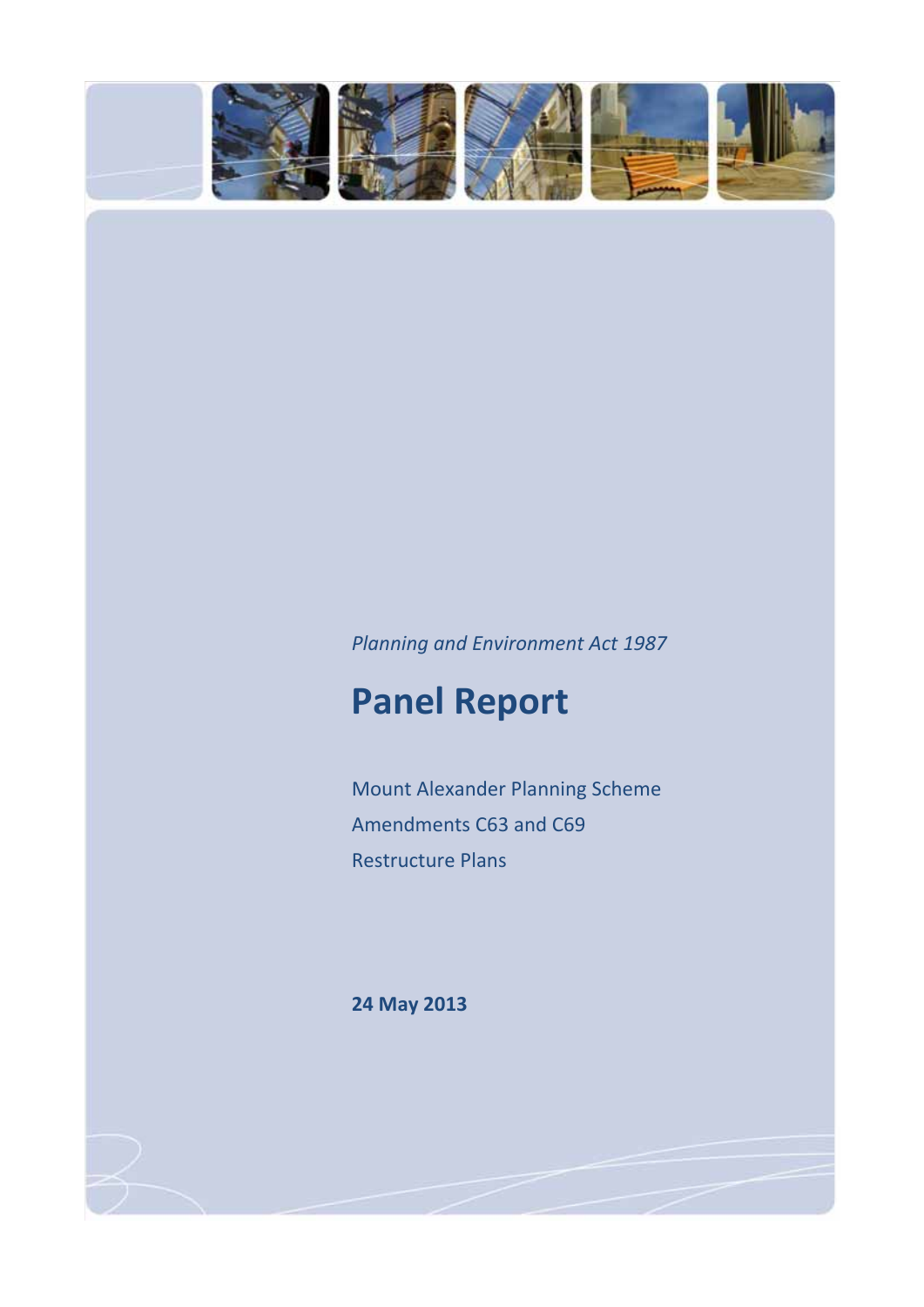*Planning and Environment Act 1987* Panel Report pursuant to Section 25 of the Act Amendments C63 and C69 to the Mount Alexander Planning Scheme Restructure Plans

Jemmer AMOUS.

Jennifer A Moles, Panel Chair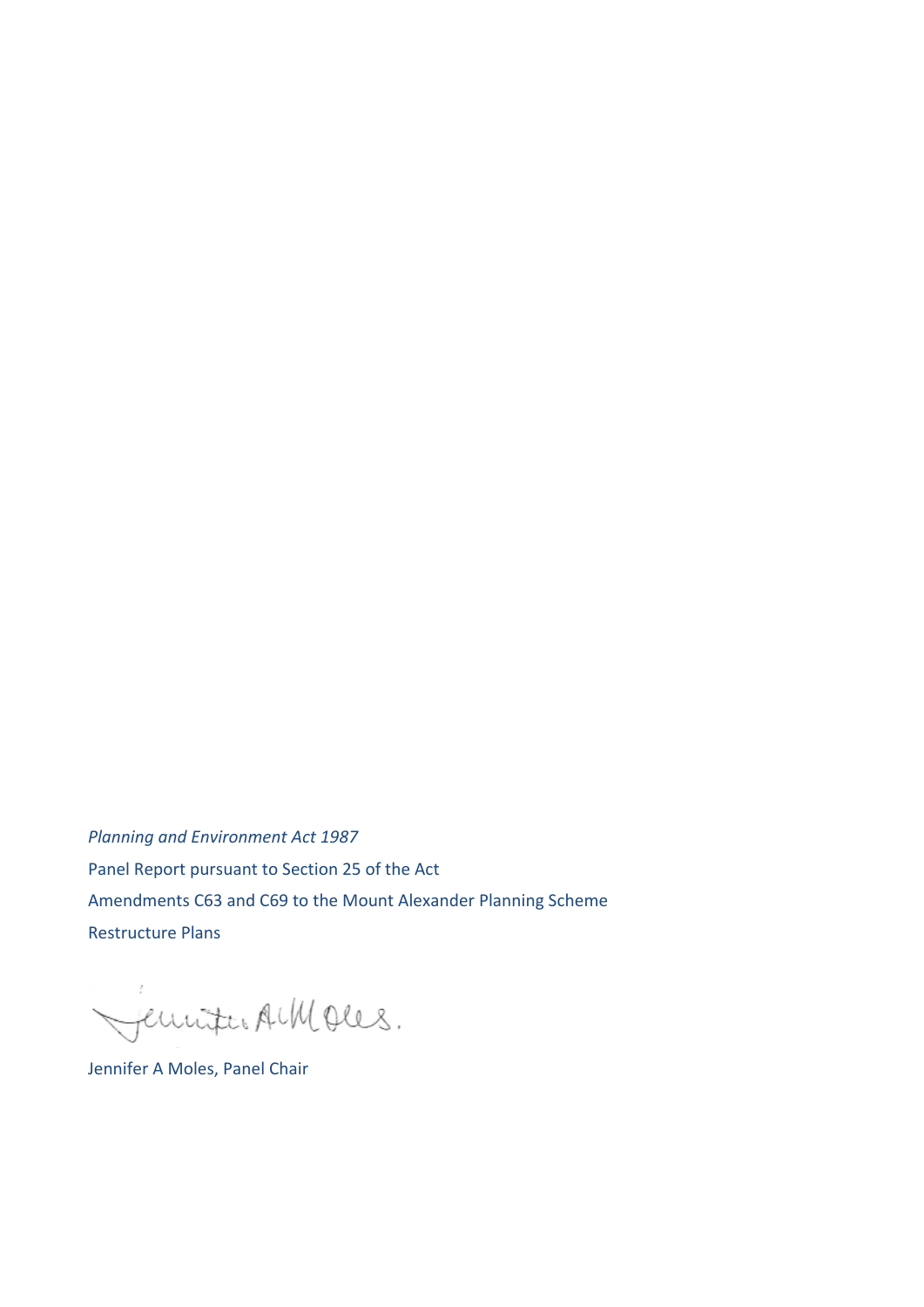

# **Contents**

#### **Page**

#### **Appendix A List of Submitters**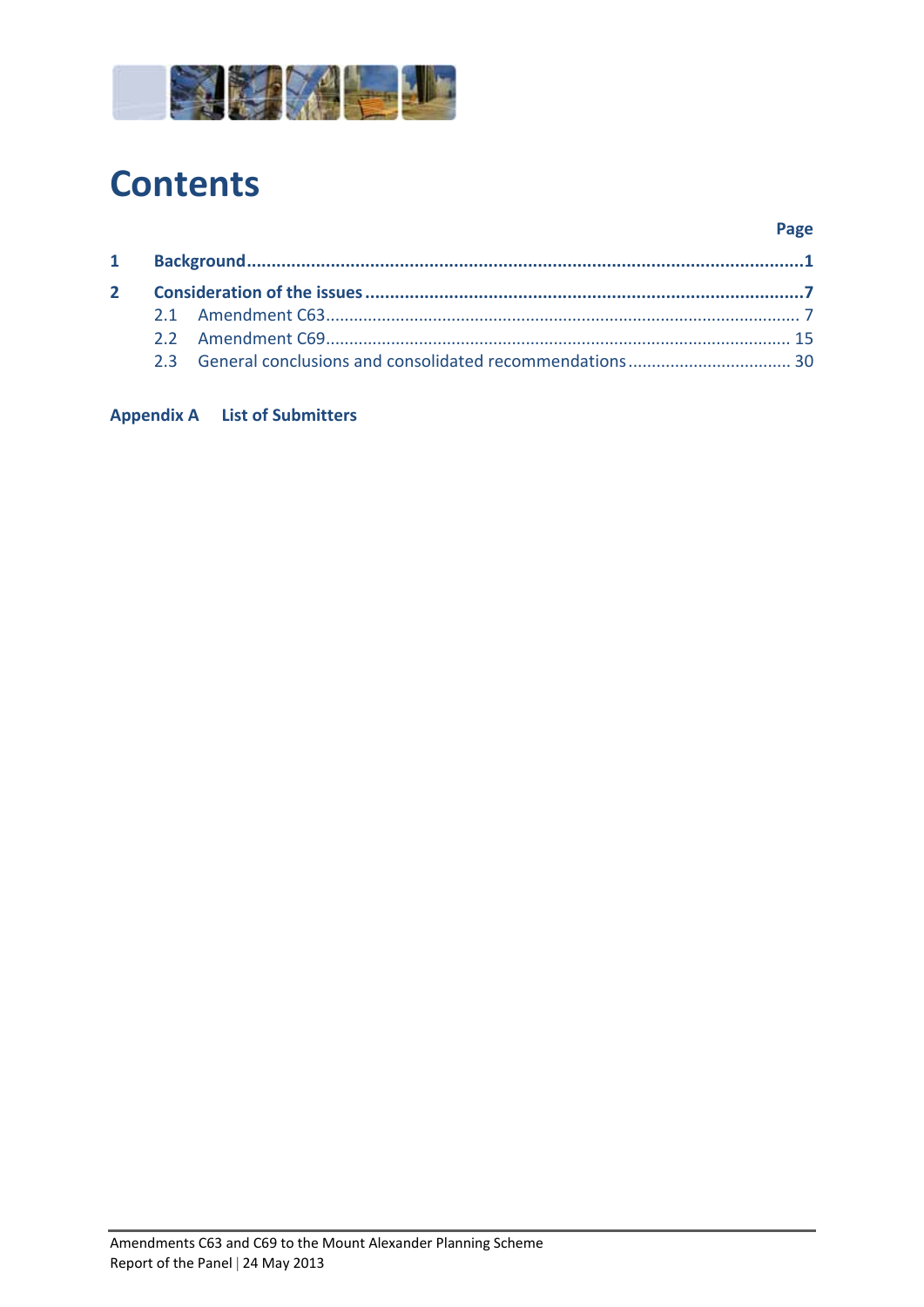

# **Amendment Summary**

| <b>The Amendments</b>       | C63 and C69                                                                                                                                                       |  |  |
|-----------------------------|-------------------------------------------------------------------------------------------------------------------------------------------------------------------|--|--|
| <b>Purpose of Amendment</b> | Introduction of eight restructure plans                                                                                                                           |  |  |
| <b>The Proponent</b>        | <b>Mount Alexander Shire Council</b>                                                                                                                              |  |  |
| <b>Planning Authority</b>   | <b>Mount Alexander Shire Council</b>                                                                                                                              |  |  |
| <b>Exhibition</b>           | Amendment C63 - 26 October 2012 to 4 January 2013                                                                                                                 |  |  |
|                             | Amendment C69 - 7 February 2013 to 7 March 2013                                                                                                                   |  |  |
| <b>The Panel</b>            | Jenny Moles                                                                                                                                                       |  |  |
| <b>Panel hearings</b>       | 8 May 2013                                                                                                                                                        |  |  |
| <b>Site inspections</b>     | 8 May 2013                                                                                                                                                        |  |  |
| Date of this report         | 24 May 2013                                                                                                                                                       |  |  |
| <b>Appearances</b>          | Mr Peter Newman of PLN Planning Pty Ltd for the Planning<br>$\bullet$<br>Authority, assisted by Mr Daniel Borton and Ms Sarah Austin.                             |  |  |
|                             | Ms Fiona Slechten of Brown Consulting (Vic) Pty Ltd for Mrs<br>$\bullet$<br>Vicki Simms, a submitter to Amendment C69.                                            |  |  |
|                             | Ms Kerryn and Mr Russell Healy appeared in person. Ms Healy<br>$\bullet$<br>also represented the Long Family Trust. Mr Healy was a<br>submitter to Amendment C63. |  |  |
| <b>Submissions</b>          | In response to exhibition, nine submissions were received in relation<br>to C63, and four submissions in relation to Amendment C69.                               |  |  |
| <b>Panel recommendation</b> | The Panel recommends that both Amendments C63 and C69 be<br>adopted subject to changes as discussed in this report.                                               |  |  |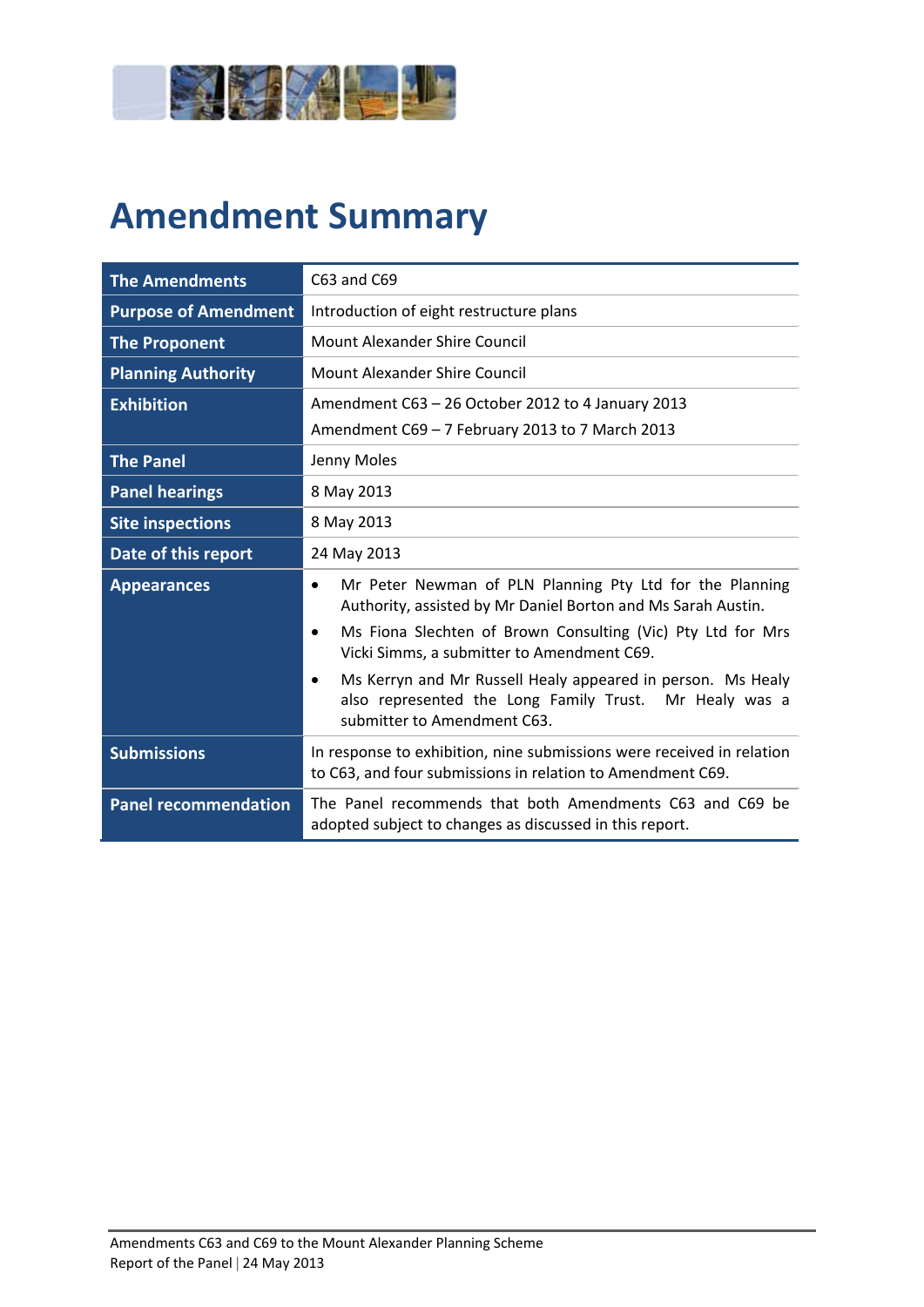## **1 Background**

This is the report of the Panel appointed to consider submissions to Amendments C63 and C69 to the Mount Alexander Planning Scheme (the Planning Scheme) which were prepared by the Mount Alexander Shire Council as Planning Authority.

#### **(i) The Amendments and the affected land**

Mr Newman's submission to the Panel Hearing on behalf of the Council provides the following summary of the Amendments:

*Amendments C63 and C69 to the Mount Alexander Planning Scheme between them seek to introduce eight Restructure Plans into the planning scheme as Incorporated Documents.*  [The plans are for areas at Ravenswood South, Muckleford South, Maldon North (A), Maldon North (B) (Amendment C63) *and* Gower, Pollard, Tarilta and Walmer (Amendment C69).]

*Other related and consequential changes are also proposed:*

- *Deletion of the Restructure Overlay from areas of Crown Land in the Public Conservation and Resource Zone; from land which does not require restructuring (e.g. lots which are already in excess of 40 hectares); and from areas to which the overlay has been mistakenly applied (e.g. a road reserve abutting land which is to be restructured).*
- *Inclusion of the following reports into the Planning Scheme as reference documents:*
	- *‐ Restructure Plans for Ravenswood South, Muckleford South, Maldon North (A) and Maldon North (B) Restructure Overlay Areas, PLN Planning, August 2012*
	- *‐ Restructure Plans for Gower, Pollard, Tarilta and Walmer Restructure Overlay Areas, PLN Planning, September 2012*
	- *‐ Mount Alexander Shire Rural Land Capability Project Report, Golder Associates, January 2012.*
- *Replacing of the schedule to Clause 45.05 Restructure Overlay with a new schedule which includes the new restructure plans.*

The Council submission also provides the following summary of the affected land:

*The eight areas for which the Restructure Plans have been prepared are all located in the Farming Zone. Only one of the areas (Ravenswood South) has seen significant dwellings development, with the other areas remaining relatively undeveloped. The Restructure Overlay has been in place over these areas because they have subdivision patterns which are not conducive to the purpose of this zone. The areas concerned also have varying environmental sensitivities which are a further reason development densities should remain low. Some of the areas are also relatively remote from townships and services.*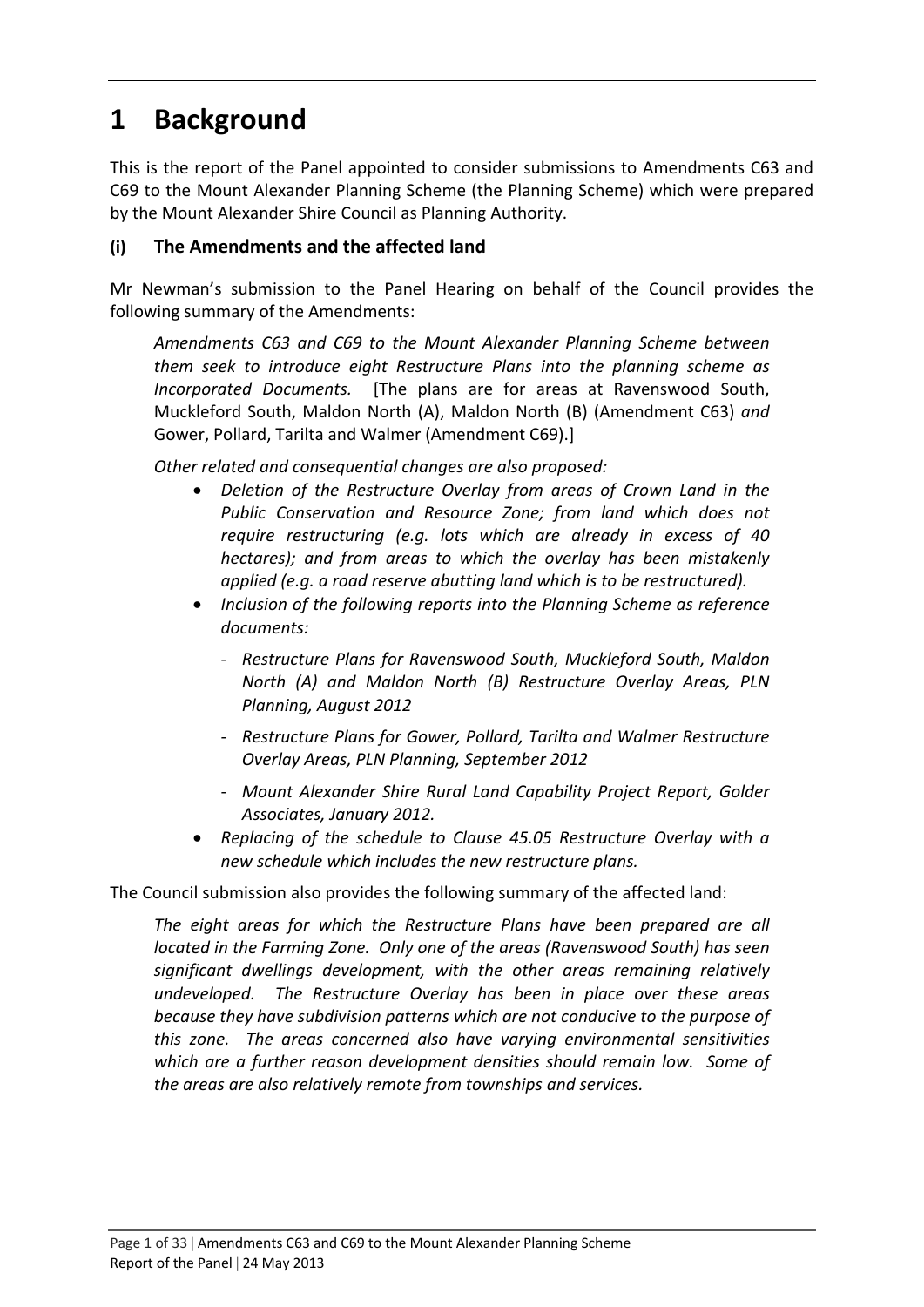#### **(ii) Council preparation and processing of the Amendments**

The Council submission to the Panel included that the proposed plans are intended to encourage a reduction in the overall number of lots in each RO and, overtime, a subdivision pattern more suited to the purpose of the Farming Zone (FZ) and to the overlays that apply to some of the areas. The plans also identify certain parcels where dwellings may be permitted in conjunction with restructured land parcels providing greater certainty to the Council and landowners regarding future development.

The Council commenced background work for the preparation of the plans in 2007 by commissioning a review of the then ten RO areas in the Planning Scheme. Centrum Town Planning produced a report (*Review of Restructure Overlays in the Mount Alexander Planning Scheme*) in November 2007. The report recommended retaining the RO for nine of the ten areas. The Council adopted the review report and an implementation plan at its meeting of 8 June 2010.

In accordance with Stage 1 of the adopted implementation plan, Amendment C50 was prepared and later approved (on 21 July 2011). That amendment removed the RO from an area at Moolart, introduced a restructure plan for the Pennyweight Flat area at Castlemaine as an incorporated document of the Planning Scheme, and included the Restructure Review Report as a reference document at Clause 21.05.

The restructure plans for the eight remaining areas have been expedited as a two stage process leading to preparation and exhibition of the two Amendments.

The Council submission indicates that background reports and strategic considerations supporting the Amendments include the following:

 The *Mount Alexander Shire Rural Land Capability Project Report* by Golder and Associates in January 2012. This report is proposed to be introduced as a Planning Scheme reference document by Amendment C63. This report assesses a range of site characteristics to identify the capacity of the lots in the RO to treat and retain waste water on site. Lots are rated Low, Medium and High Risk.

The Council submission to the Panel explained the application of the results to the restructuring of the lots:

- o *Undeveloped 'high risk' lots in separate ownerships have been grouped together to form a Restructure Lot. Future development of such lots would require a lot owner to assemble a developable parcel by acquiring the other lots from the other owners. In this regard, the restructuring is providing an opportunity for development which may otherwise not exist.*
- o *In some cases single vacant 'high risk' lots are sited between lots which are already developed, and the Restructure Plans have identified these lots as not being suitable for development. The opportunity exists for these lots to be acquired by adjoining owners and incorporated as part of a larger holding.*

The submission notes that a planning permit is nevertheless required for the development of the lots both under the RO and the underlying FZ. Permission may also be required under other overlays of the Planning Scheme.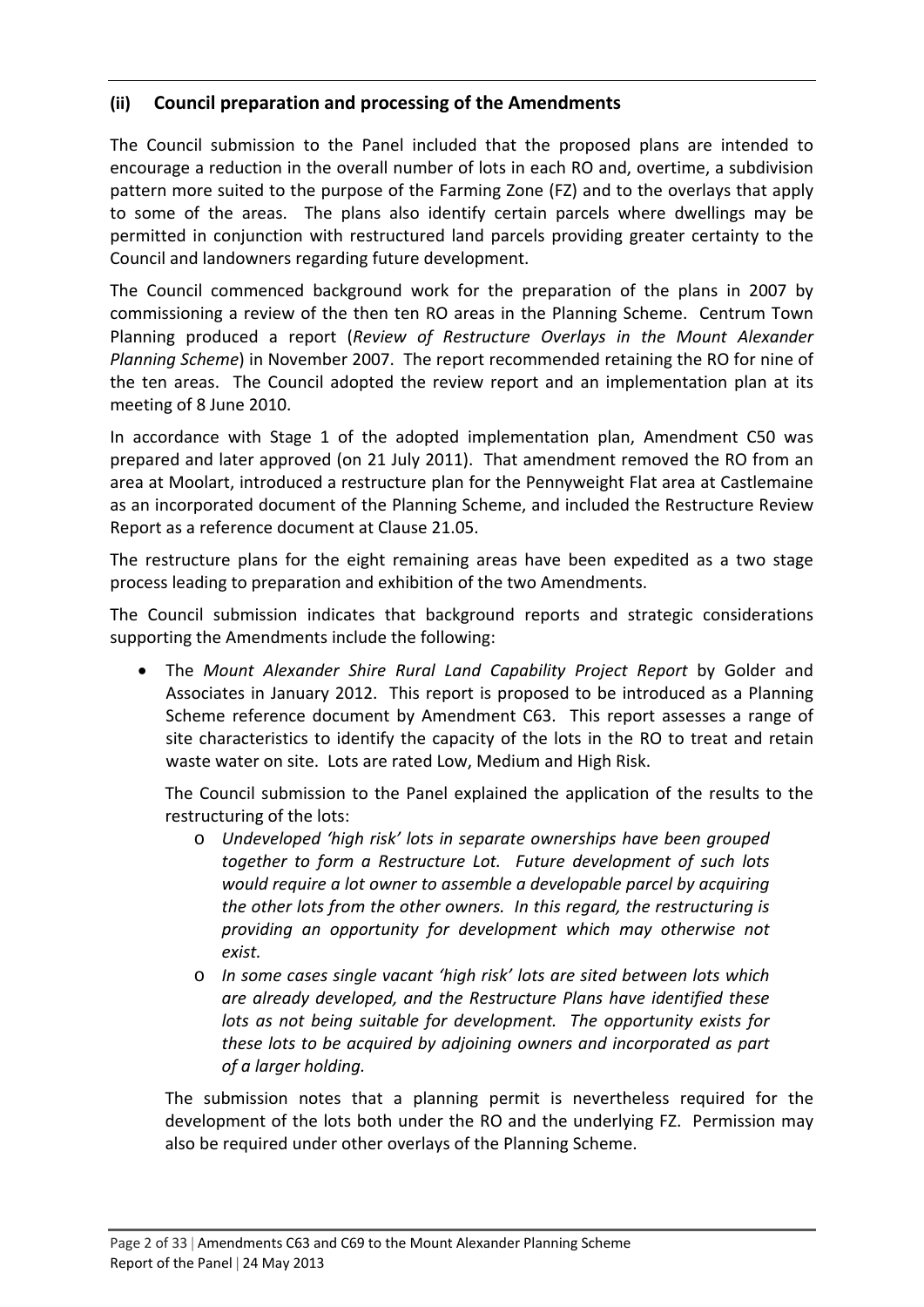The *Mount Alexander Rural Living Strategy* of 2004 is an existing reference document.

The Council submission suggested that this report identified Muckleford South as possibly being one area where residential development may not compromise agricultural use of the land and effluent may be able to be managed. It was not finally recommended for rural residential purposes, however, and has remained in the Rural Zone (now FZ). Other RO areas were not considered at all as options for rural residential use.

 The RO areas (with the exception of the Ravenswood South and Pollard areas) are within the 1962 gazetted Cairn Curran Water Supply Catchment. The *Guidelines for planning permit applications in open potable water supply catchment areas* (Department of Planning and Community Development, 2009) are required to be considered (see Clauses 14.02 -1 and 14.02-2). The Panel was referred to the decision by the Victorian Civil and Administrative Tribunal in *Simpson v Ballarat CC [2012] VCAT 133 (3 February 2012)* which supports strict application of the guidelines' recommendation for a dwelling density within the catchment of 1 dwelling per 40 hectares. The guidelines also recommend that each lot in a subdivision should be not less than 40 hectares in area. The Council submission at the Panel Hearing noted the support by Goulburn Murray Water as Water Authority for Amendment C63 (no submission was made on C69).

Amendment C63 was authorised by the Department of Planning and Community Development (DPCD) on 18 September 2012 and Amendment C69 on 21 December 2012.

#### **(iii) Submissions**

As noted, upon exhibition, Amendments C63 and C69 attracted nine and four submissions respectively. A list of all submitters is included in Appendix A to this report.

The Council submission noted that five submitters supported Amendment C63 and four requested changes to the Amendment.

The Council at its ordinary meeting of 12 February 2013 considered the submissions to Amendment C63 and resolved to make some changes to the Amendment and also request a Panel to advise on other issues.

The agreed changes were minor corrections to the Maldon North (B) Restructure Plan (changes being requested by Submitters 1, 6 and 7). $<sup>1</sup>$  The Council did not agree with all of</sup> the changes sought by K A and B A Lewis (Submission 3) in relation to the Muckleford South Restructure Plan; nor all of the changes requested by Russell Healy (Submission 7) in relation to the Maldon North (B) Restructure Plan. Accordingly a Panel was requested.

The Council submission to the Panel noted that one of the four submitters to Amendment C69 supported the Amendment with the three others requesting changes.

The submissions to Amendment C69 were considered by the Council at its ordinary meeting of 12 March 2013 when it was resolved to make some changes including the removal of

<sup>1</sup> The changes accommodated by the Council, together with the other changes requested in submissions for both Amendments, are reviewed by the Panel in the following chapter of this report.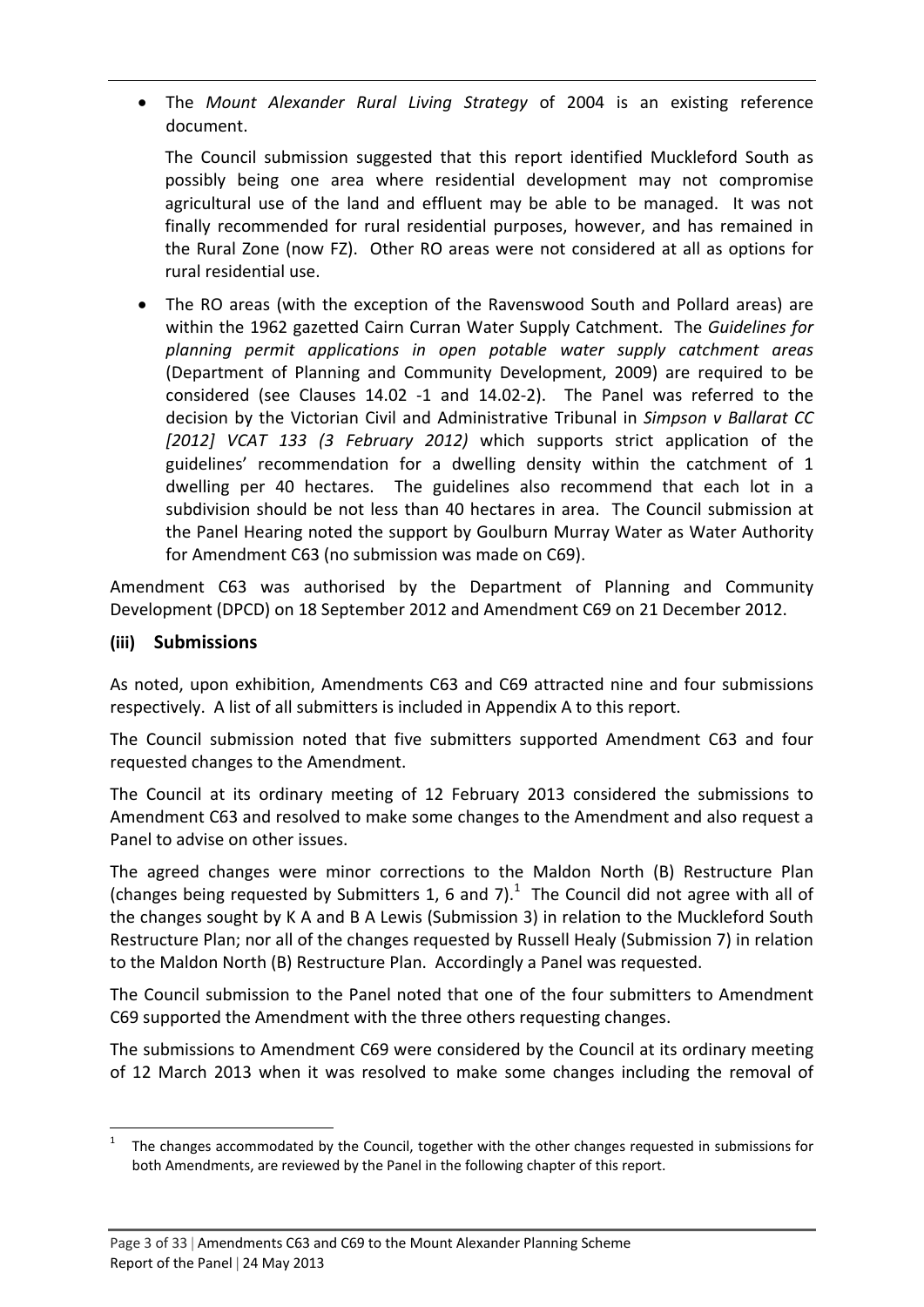some lots from the Tarilta Restructure Plan and RO, and also to request a Panel to deal with other issues raised in the submissions.

#### **(iv) Planning policy context**

The policy framework of the Planning Scheme giving support to the preparation of the restructure plans is set out in detail in the two reports prepared by PLN Planning which are proposed to become reference documents of the Planning Scheme. Mr Newman's submission at the Panel Hearing summarised the applicable planning policy context. He referred to the following policy clauses of the State Planning Policy Framework:

- Clause 11 relating to settlement
- Clause 13 relating to environmental risks
- Clause 14 relating to natural resource management.

His submission included:

*The 'Rural productivity' objective at clause 11.05‐3 is 'To manage land use change and development in rural areas to promote agriculture and rural production'. The strategies to achieve this include limiting new housing development in rural areas by restructuring old and inappropriate subdivisions.*

*Clause 13 includes objectives and strategies relating to a range of environmental risks, including floodplain management (clause 13.02‐1) and bushfire (clause 13.05‐1). These are relevant to the preparation of Restructure Plans for those areas with environmental constraints (which are reflected by the application of other land management overlays).*

*The 'Protection of agricultural land' objective at clause 14.01‐1 is to protect productive farming land which is of strategic significance in the local or regional context. The strategies include that where inappropriate subdivisions exist on productive agricultural land, priority should be given by planning authorities to their re‐structure.*

*In Clause 14.02‐1 'Catchment planning and management', the strategies include protecting water catchments and retention of 30m wide vegetation buffers along waterways. Under the policy guidelines, it is required to consider (among other things) the State Environment Protection Policy (Waters of Victoria), and the Guidelines for planning permits in open water catchment areas. These strategies (requirements) are particularly relevant to six of the Restructure Overlay areas (Muckleford South, Maldon North (A), Maldon North (B), Gower, Tarilta and Walmer) which are located in open potable water supply catchments.*

Clauses 21 and 22 of the Local Planning Policy Framework were also referred to as supporting the Amendments.

The Council submission included:

*The MSS also supports the restructure of old and inappropriate subdivisions.*

*The Vision at clause 21.03 includes land use decision making to improve the environment of the Loddon and Campaspe catchments, and protection of agriculture land uses from incompatible non‐agricultural development.*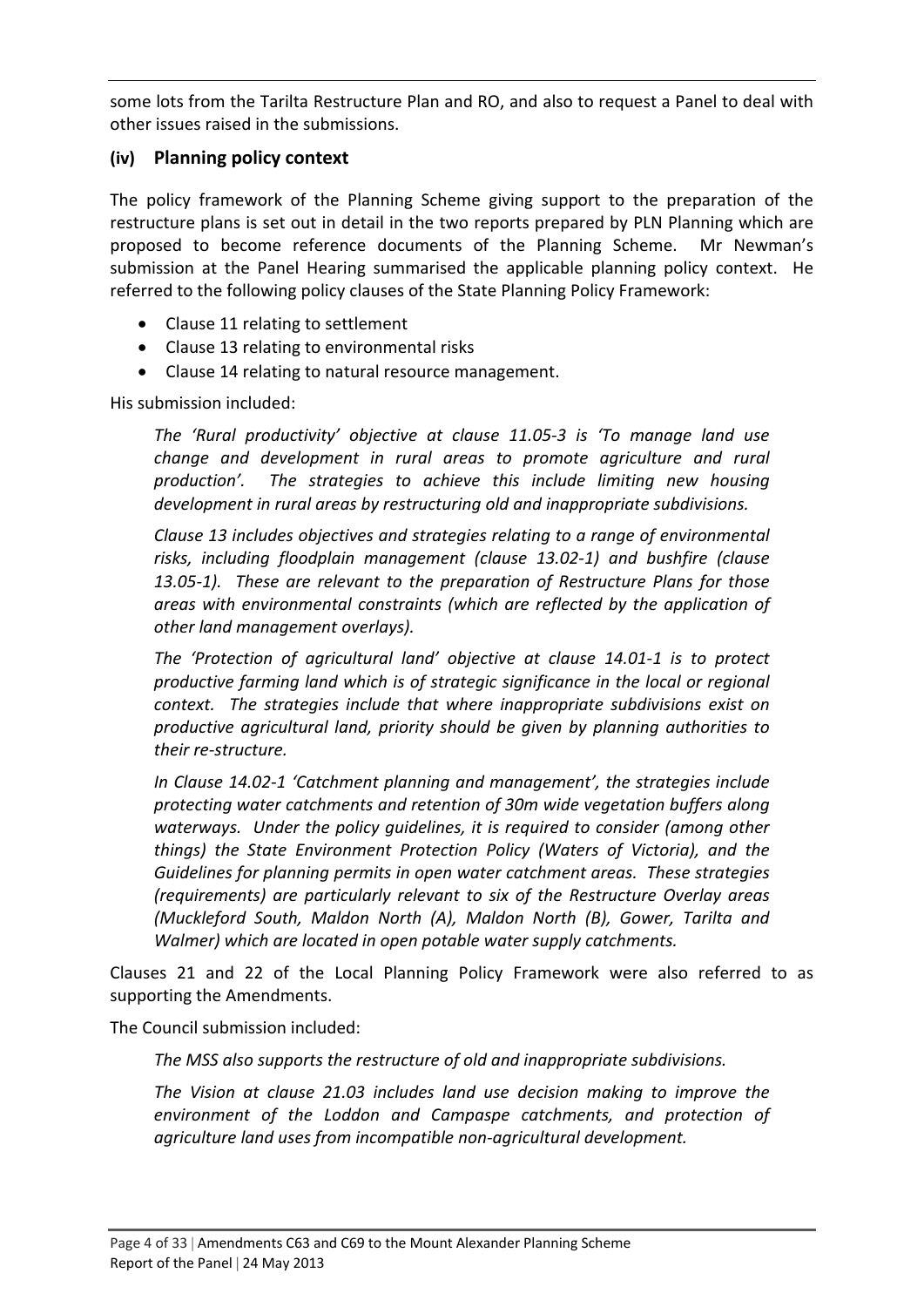*The objectives for rural living (clause 21.04‐4) include reducing the number of small and inappropriately located lots in rural areas and discouraging the use of existing old Crown allotments in the Rural Zone for rural living purposes (on the one hand), and providing locations for rural living development that can be readily serviced by the facilities of a nearby urban area or town (on the other hand).*

*The rural living strategies include consolidation of lots in old and inappropriate townships into existing tenements or land holdings wherever practicable (Settlement strategy); avoiding rural living development in significant water supply catchments areas and in areas of significant vegetation and habitat and high erosion risk (Environment strategy); and ensuring rural living development does not detrimentally impact on adjoining or nearby productive agricultural uses (Economic Development).*

*As already noted, the report 'Review of Restructure Overlays in the Mount Alexander Planning Scheme, 2007' is included as a reference document at clause 21.05. There are also a range of other reference documents listed at this clause, particularly under the heading 'Environment, biodiversity and landscape', which are also relevant to restructuring plans.*

*The MSS at clause 21.06 also includes a monitoring program that Council will use to evaluate the achievement of its strategic policy directions, with one of Council's targets being to achieve a reduction in the number of small and inappropriately located lots in rural areas (i.e. in the restructure overlay areas).*

*The LPPF also includes a local policy for excisions, construction of housing and re‐ subdivision of land in the Farming and Rural Living Zones (clause 22.22). It is a policy requirement under this clause to restructure old and inappropriate subdivisions on rural land.*

No submitter disagreed with the applicability of these policies<sup>2</sup> except that submitters represented at or attending the Hearing argued that the fairness of the restructure plans was an issue – this being an objective of the *Planning and Environment Act 1987 –* and should be considered.

#### **(v) Panel process**

The Panel was appointed under delegation from the Minister for Planning on 21 February 2013.

No Directions Hearing was held in relation to the Amendments and the Panel issued written directions in advance of the Hearing.

The Panel Hearing took place in the Council offices in Castlemaine on 8 May 2013 and a partly accompanied inspection took place in the afternoon.

In reaching its conclusions and recommendations, the Panel has read and considered the submissions received in response to exhibition of the Amendments, a range of related material and the verbal and written presentations at the Hearing.

 <sup>2</sup> Ms Selectmen's submission for the Simms also set out the policy framework in similar terms to Mr Newman's submission.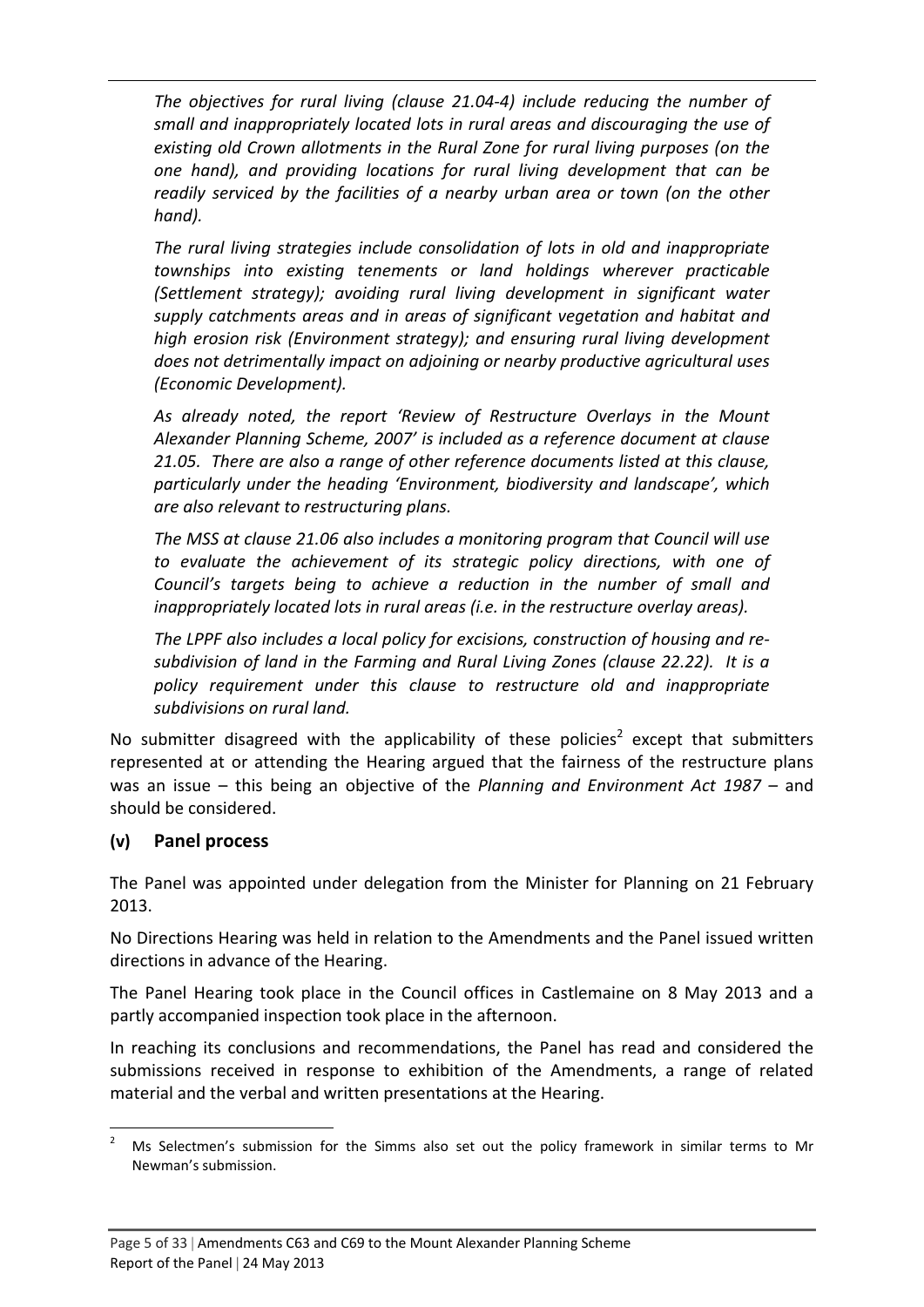The following chapter of this report discusses the issues raised in submissions in relation to the restructure plans and the Amendments generally – some of the latter matters being raised by the Panel itself at the Hearing. The Panel conclusions and recommendations are also provided in the following chapter.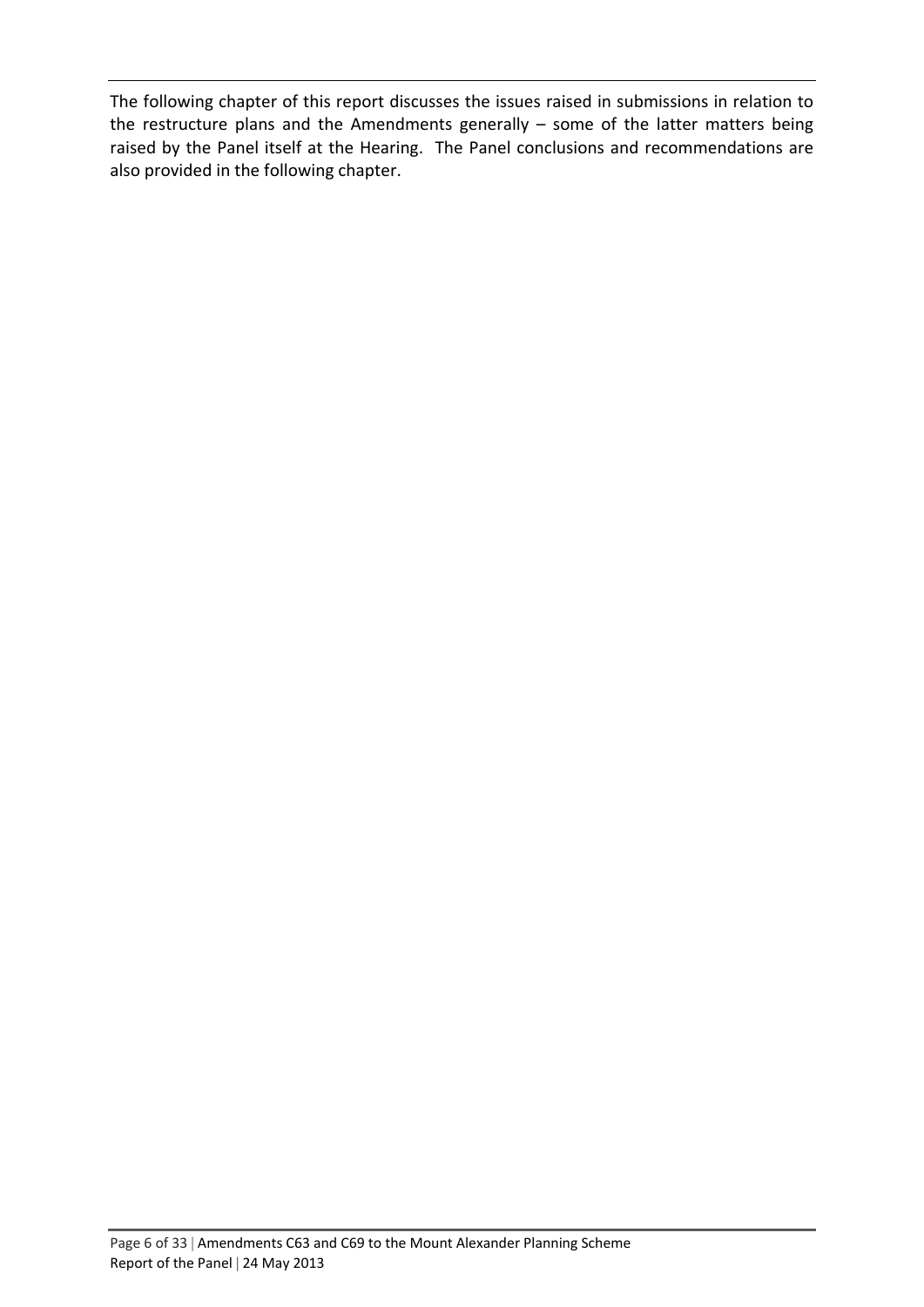# **2 Consideration of the issues**

### **2.1 Amendment C63**

#### **(i) Maldon North B Restructure Plan**

#### *The area*

The restructure plan area is some 6 hectares in area and located on the Bendigo‐Maldon Road a few kilometres north‐east of Maldon. It comprises two parcels (See Figure 1):

- The southern parcel (Restructure Lot 1) is adjacent to the Lewis Road intersection and comprises rectangular lots ranging in area from 1000 to around 6200 square metres. It is principally used for grazing and there is one house on the parcel. The land is included in the Farming Zone (FZ), partly in the Significant Landscape Overlay (Schedule 1) (SLO1) and wholly within the Bushfire Management Overlay (BMO); and
- The northern parcels (Restructure Lots 2 and 3) comprise 15 existing lots at the Fogarty's Road intersection. The existing lots range in size from 1000 square metres to 7900 square metres. They are held by two landowners. Two lots retain significant stands of vegetation. All of the land is included in the FZ, SLO1 and BMO.

#### *The restructure plan*

The key policy element of the exhibited plan provides:

*It is policy that:*

- *One dwelling only may be permitted on a restructure lot shown on the Restructure Plan.*
- *No dwelling (including the replacement of an existing dwelling and dwelling additions) may be constructed on a restructure lot until all land within the restructure lot has been consolidated into one title.*
- *No dwelling may be developed on those parts of any landholdings which are identified as "high risk" in the Rural Land Capability Study.*
- *Effluent disposal must be in accordance with a Land Capability Assessment (see below).*
- *Applications for planning permits for buildings and works will be referred for comment to the North Central Catchment Management Authority as part of the assessment process to ensure development does not occur on land which is assessed by the NCCMA as likely to be affected by flooding.*

A table at the rear of the restructure plan sets out the detailed provisions that apply to each of the three consolidated lots within the restructure plan.

The exhibited plan is shown at Figure 1.

#### *Council agreed changes*

The Council minutes of its meeting on 12 February 2013 record the following responses to the nine submissions received in relation to Amendment C63: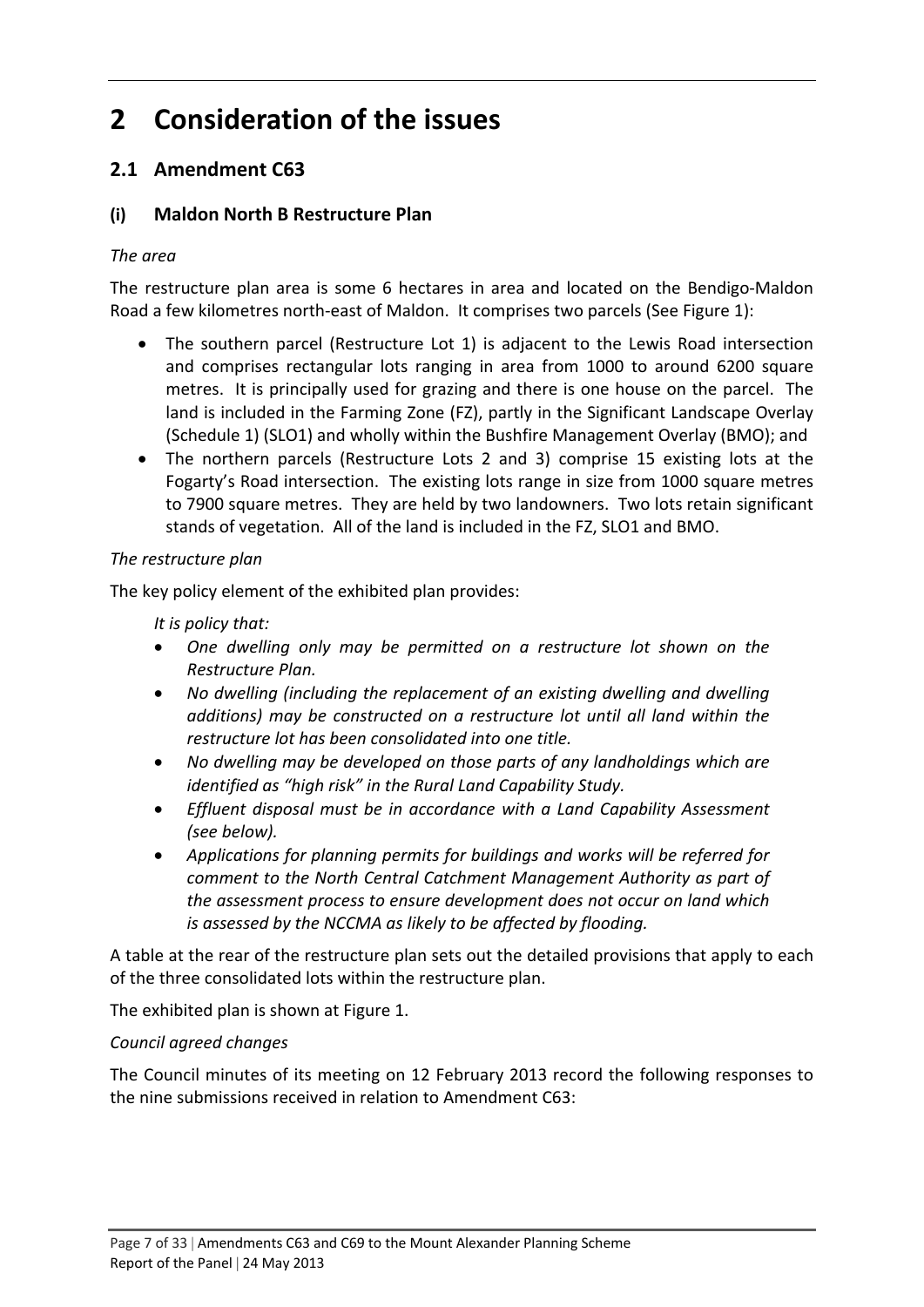| <b>Sub No</b>  | <b>Restructure</b><br>Lot                                                       | <b>Issues</b>                                                                                                                                                                                                     | <b>Officer Response</b>                                                                                                                                                                                                                                                             |
|----------------|---------------------------------------------------------------------------------|-------------------------------------------------------------------------------------------------------------------------------------------------------------------------------------------------------------------|-------------------------------------------------------------------------------------------------------------------------------------------------------------------------------------------------------------------------------------------------------------------------------------|
|                | Maldon Nth B,<br>Restructure<br>Lot 2                                           | Lot 1 TP396323<br>Parish of Maldon<br>listed as requiring<br>restructure to this lot,<br>but is not mapped.                                                                                                       | This lot is outside the Restructure<br>Overlay, and its inclusion is an error.<br>Recommend changing Amendment to<br>remove L1 TP396323 Parish of<br>Maldon.                                                                                                                        |
| $\overline{2}$ | <b>VicRoads</b>                                                                 | No objection                                                                                                                                                                                                      | N/A                                                                                                                                                                                                                                                                                 |
| 3              | Muckleford<br>South<br>Restructure<br>Lot 2                                     | <b>Objects to Restructure</b><br>Plan. Wants to be<br>able to sell or dispose<br>of separate parcels of<br>land, and retain<br>house. Bought land<br>three years ago<br>because it was<br>multiple parcels.       | Restructure Plan does not alter ability<br>to separately sell land, and retain<br>home, however Restructure Plan will<br>not allow for any additional dwellings,<br>as is currently the case under the<br>Restructure Overlay. Officers<br>recommend no change to the<br>Amendment. |
| $\overline{4}$ | Coliban Water                                                                   | No objection                                                                                                                                                                                                      | N/A                                                                                                                                                                                                                                                                                 |
| 5              | Goulburn<br>Murray Water                                                        | No objection                                                                                                                                                                                                      | N/A                                                                                                                                                                                                                                                                                 |
| 6              | <b>Maldon North</b><br>B (whole area)<br>Department of<br>Primary<br>Industries | Requests that the<br>Restructure Plan for<br><b>Maldon North B refers</b><br>to current operational<br>mining licence as<br><b>Restructure Plan for</b><br>Maldon A does.                                         | Recommend adding the following<br>sentence under 'subject land':<br>A current operational licence with<br>processing plant lies approximately<br>280 metres from land within the<br>Maldon North B Restructure Overlay.                                                             |
| $\overline{7}$ | <b>Maldon North</b><br><b>B</b> Restructure<br>Lot 1                            | Restructure Plan<br>states that<br>Restructure Lot 1 is<br>currently in a single<br>ownership, but is<br>actually in two<br>separate ownerships.<br>Requests a dwelling<br>be allowed for under<br>each ownership | Recommend removing reference to<br>the land being in one ownership.<br>Officers recommend no further<br>changes to the Restructure Plan to<br>allow further dwellings to be built.                                                                                                  |
| 8              | <b>CFA</b>                                                                      | No objection                                                                                                                                                                                                      | N/A                                                                                                                                                                                                                                                                                 |
| 9              | <b>DSE</b>                                                                      | No objection                                                                                                                                                                                                      | N/A                                                                                                                                                                                                                                                                                 |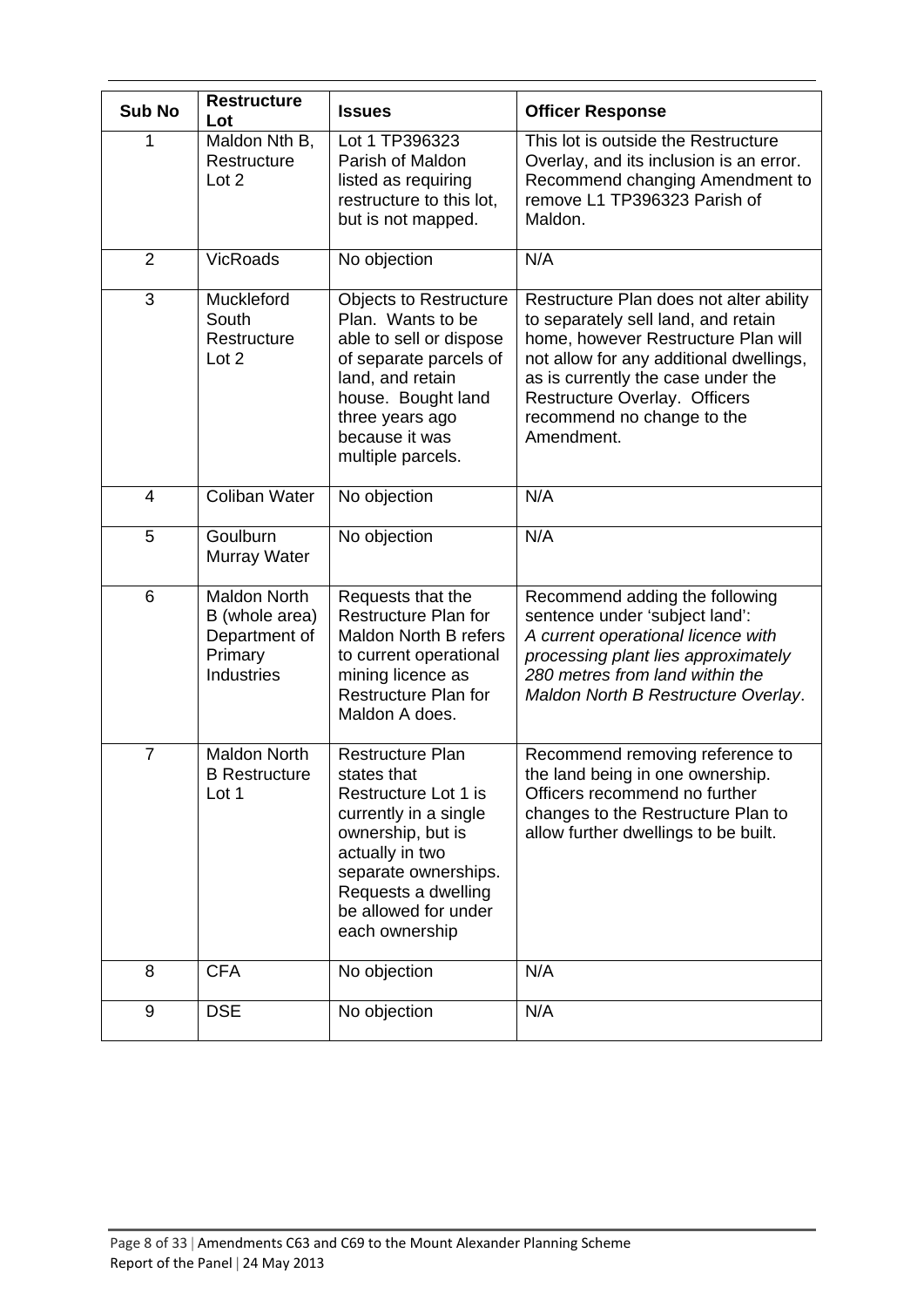

**Figure 1: Maldon North B Restructure Plan**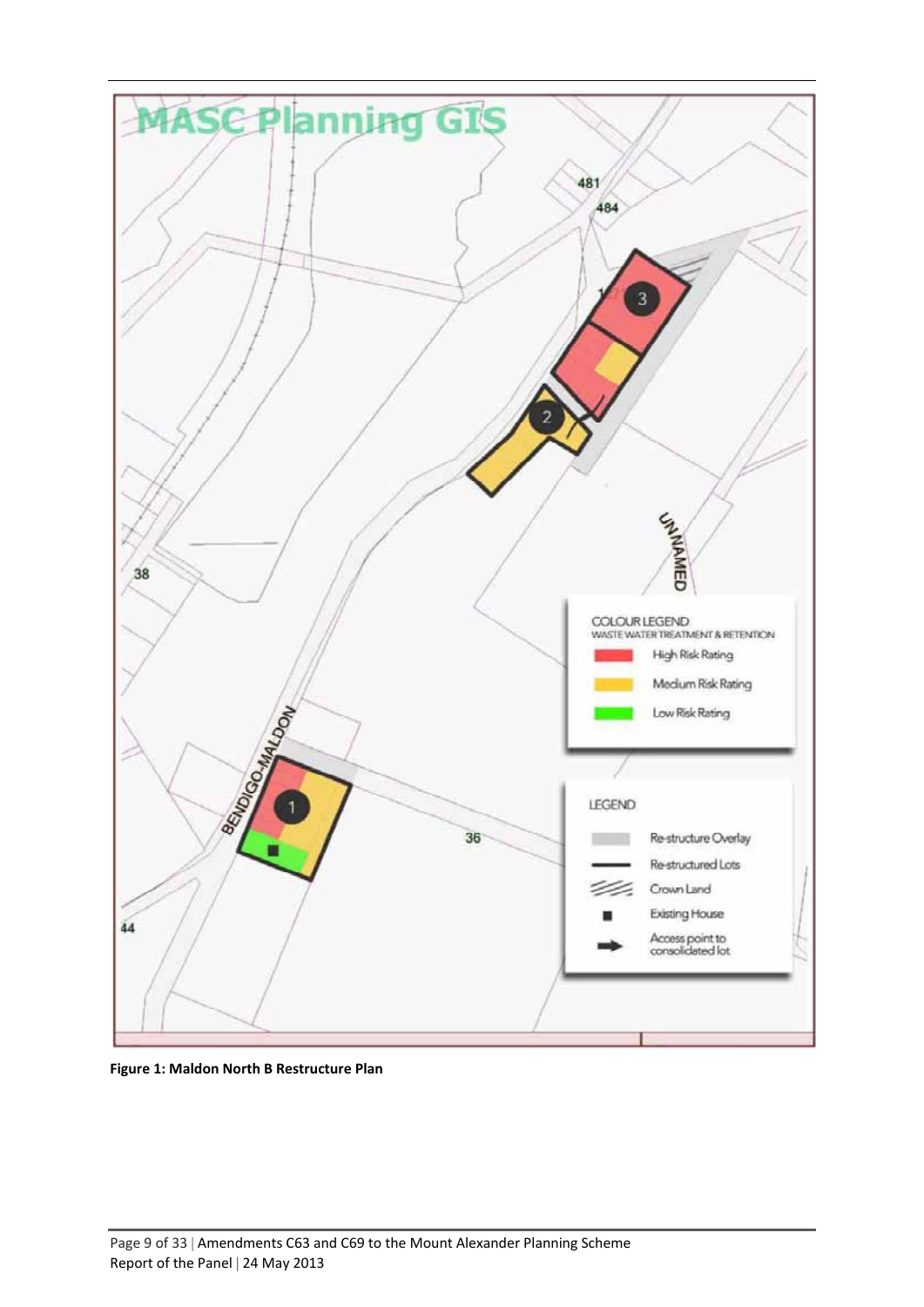*Other elements of submission by Russell Healy*

Mr Russell Healy made a written submission to the Council in response to the exhibited version of the restructure plan for Maldon North B. It related to the Restructure Lot 1 land.

Detailed provisions for that lot appearing in the table at the rear of the restructure plan are as follows:

*Farm Land which is part of a landholding which includes land outside of the Restructure Overlay area (the other lots being CA 6, CA 8C, CA 8D, CA 8F & CA 8G Sec B Parish of Maldon).*

*An existing dwelling appears to have already been excised from the original landholding.*

*The land is all included as a single restructure lot and no additional dwelling is allowed.*

Mr Healy's written submission to the Council requested that consideration be given to allowing a second dwelling on the land shown in Restructure Lot 1 on the proposed restructure plan. As indicated on that plan, the southernmost lot in Restructure Lot 1 (being some 4047 square metres in area) contains the existing dwelling. Mr Healy's written material sought to have a second dwelling permissible on the balance of the Restructure Lot 1 land which has an area of some 1.5 hectares which is in separate ownership from the lot with the dwelling.

Ms Kerryn and Mr Russell Healy appeared in person at the Panel Hearing. Ms Healy also represented the Long Family Trust which is the second owner of the land in the southern parcel. The Healy's said that they wanted the same entitlement for a dwelling to apply to this Restructure Lot 1 as is applied to Lots 2 and 3. It was said that the land did not have different characteristics from that in Lots 2 and 3.

At the Hearing, the Council conceded that the proposed tenement arrangements for Restructure Lot 1 in the exhibited restructure plan had been heavily influenced by the misunderstanding that the land was all in the one ownership.

On the correct understanding that the lot containing the existing dwelling is in separate ownership from the balance of the land shown in the exhibited Restructure Lot 1, it was conceded by the Council that the Healy's' submission should effectively be allowed. It was agreed that the southernmost lot (given it is a single developed lot in separate ownership) should be excised from the restructure plan (and from the RO); and that the balance of the land within Lot 1 might have an entitlement to have a single dwelling provided all of the existing lots within Lot 1 were consolidated and the dwelling would be sited in the medium risk area of the consolidated lot.

Other minor corrections to the lot descriptions were also agreed.

#### *Panel conclusions and recommendations*

The Panel has reviewed and supports the minor corrections to the Maldon North B Restructure Plan noted against Submissions 1 and 6 in the above table of Council responses. The further change noted against Submission 7 is no longer required given the other changes concerning Maldon North B Structure Plan Area 1 agreed at the Hearing.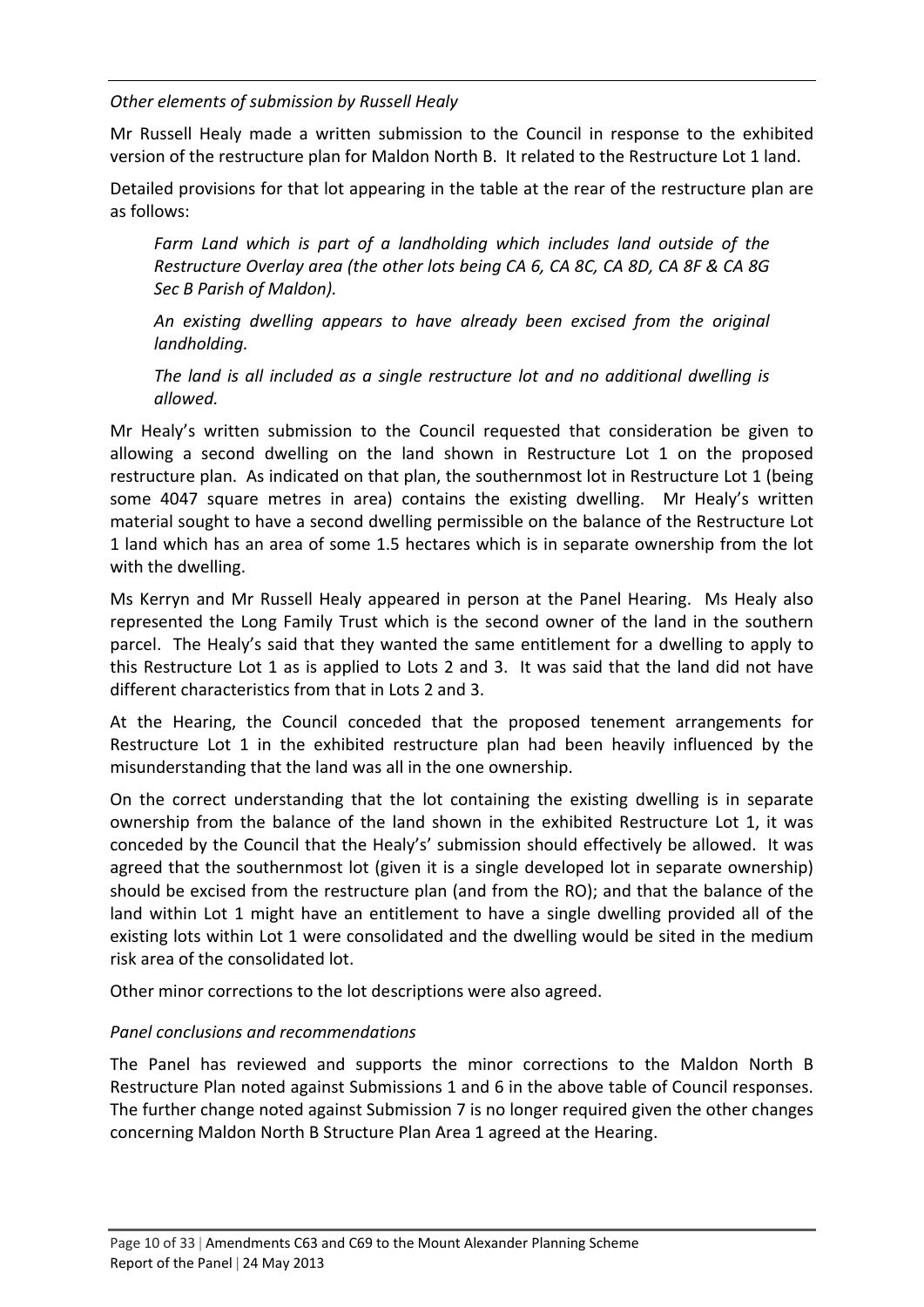The Panel supports the changes to Restructure Lot 1 of the restructure plan as agreed by the Council at the Panel Hearing.

The Panel also believes some other changes should be made to this restructure plan as well as all other restructure plans as arise from the discussion of the Simms' submission in Section 2.2(i) below. The recommendations arising from that discussion are also included in that section.

#### **The Panel recommends**:

 **The entry for Restructure Lot 1 in the 'Description' column of the table to the Maldon North B Restructure Plan should include:**

> *CA 1 SEC B Parish of Maldon CA 2 SEC B Parish of Maldon CA 3 SEC B Parish of Maldon CA 4 SEC B Parish of Maldon CA 5 SEC B Parish of Maldon CA 6 SEC B Parish of Maldon CA 7 SEC B Parish of Maldon CA 8 SEC B Parish of Maldon CA 8F SEC B Parish of Maldon*

**And the description of the lots should be updated to refer to their identification on the new title plans for the land.**

 **The entry for Restructure Lot 1 in the 'What is allowed' column of the table to the Maldon North B Restructure Plan should read:**

> *Farmland which is part of a landholding which includes land outside the Restructure Overlay area (the other lots being* **[correct description of remainder of Family Trust land to be inserted by Council]).**

*One dwelling on the consolidated parcel.*

*The building envelope for a future dwelling is to be located on that part of the consolidated lot which is rated 'Medium Risk' in the Rural Land Capability Study (Golder and Associates, 2011).*

- **In Maldon North B Restructure Plan:**
	- **add the following to Section 2.0 Subject Land:**

*A current operational licence with processing plant lies approximately 280 metres from land within the Maldon North B Restructure Overlay***; and**

**for Restructure Lot 2, remove reference to Lot 1 TP396323 Parish of Maldon.**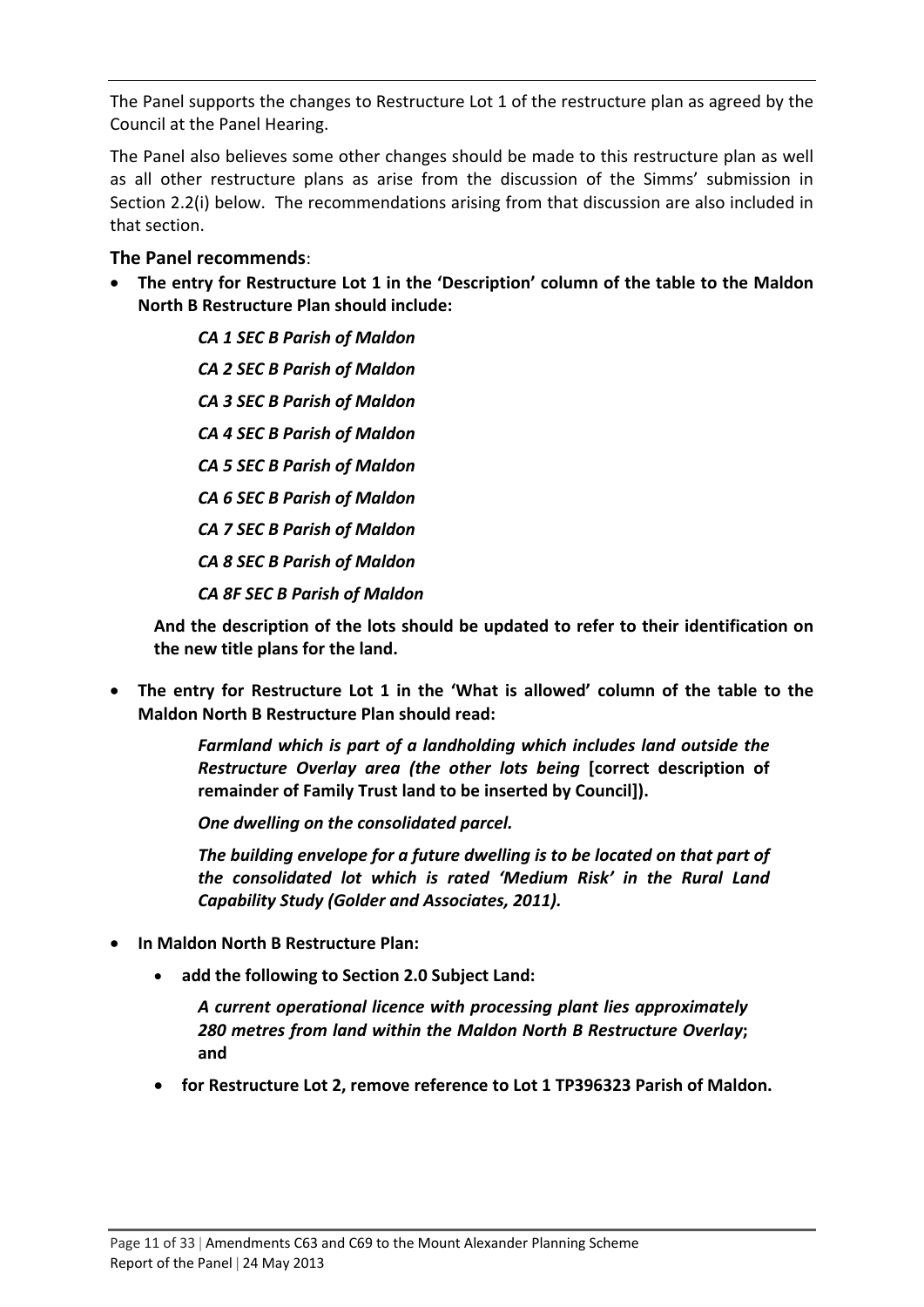#### **(ii) Muckleford South Restructure Plan**

#### *The area*

The RO area applies to parts of the Township and Parish of Muckleford. It straddles both sides of the Pyrenees Highway approximately 15 kilometres to the south west of Castlemaine. The area is gently undulating grazing country largely cleared of native vegetation except along the Muckleford Creek which flows through the area; on some of the many unconstructed roads and on land in the south west and south east. The land is affected by flooding. Lots vary considerably in size and are held by eight landowners. The land is principally included in the FZ with some in the Public Conservation and Resource Zone (PCRZ). A Heritage Overlay (HO) applies to a small area, the Environmental Significance Overlay (Schedule 5) (ESO5) applies to land along the creek and the BMO to land north of the highway (see Figure 2).

#### *The restructure plan*

The key policy element of the exhibited plan provides:

*It is policy that:*

- *One dwelling only may be permitted on a restructure lot shown on the Restructure Plan.*
- *No dwelling (including the replacement of an existing dwelling and dwelling additions) may be constructed on a restructure lot until all land within the restructure lot has been consolidated into one title.*
- *No dwelling may be developed on those landholdings containing land identified as "high risk" in the Rural Land Capability Study.*
- *No dwelling is permitted unless it has frontage to a road that is constructed and can be maintained in an "all weather" standard.*
- *Effluent disposal must be in accordance with a Land Capability Assessment (see below).*
- *The development of buildings and works and the removal of native vegetation within 60 metres of Muckleford Creek is* [*sic* are] *prohibited.*
- *Applications for planning permits for buildings and works will be referred for comment to the North Central Catchment Management Authority as part of the assessment process to ensure development does not occur on land which is assessed by the NCCMA as likely to be affected by flooding.*
- *Require new dwellings to gain access to the Pyrenees Highway via the existing road network rather than directly, except where this is unavoidable (in which case an application is required to VicRoads).*

A table at the rear of the restructure plan sets out the detailed provisions applying to each of the consolidated lots (Areas) within the restructure plan.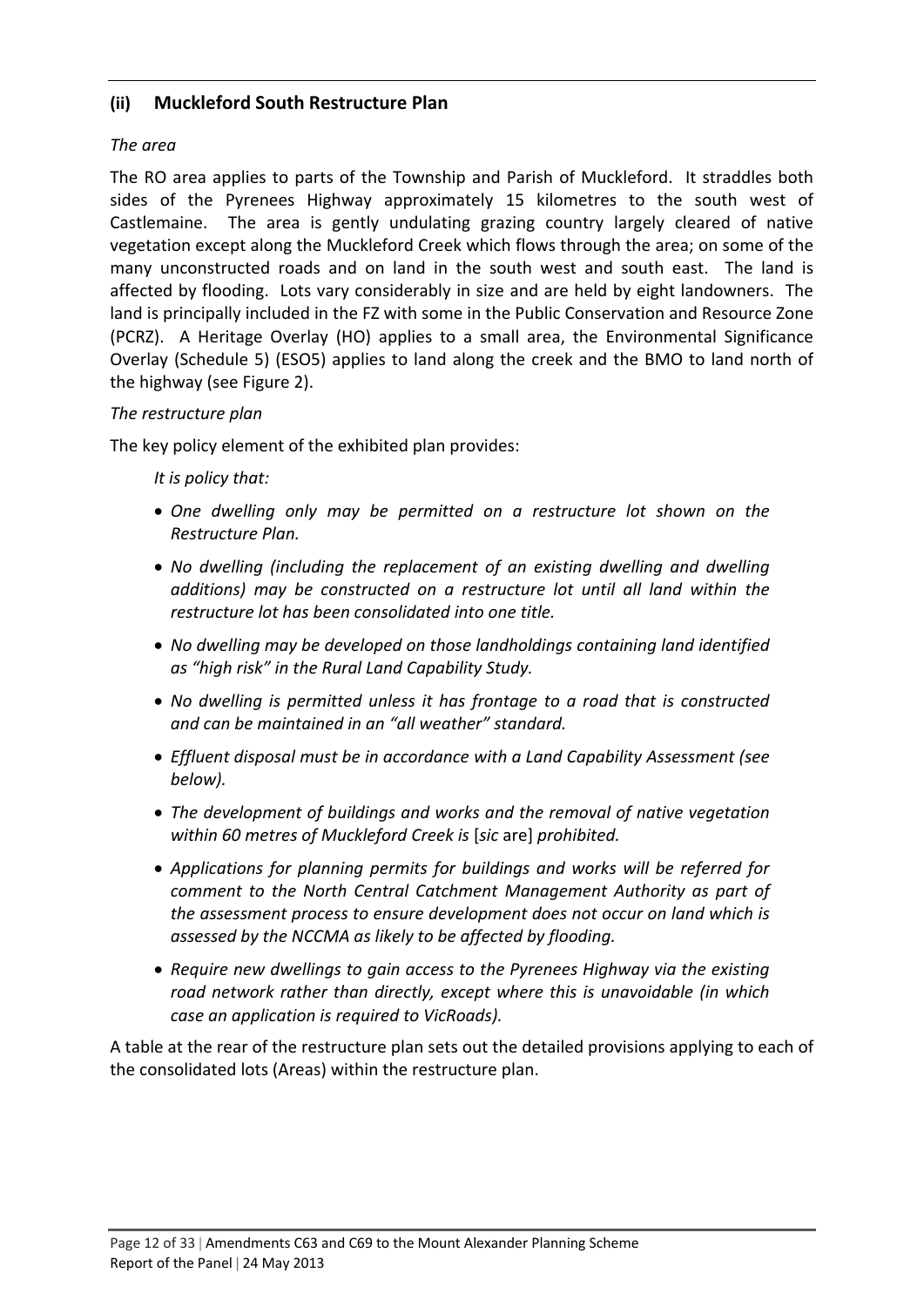

**Figure 2: Muckleford South Restructure Plan**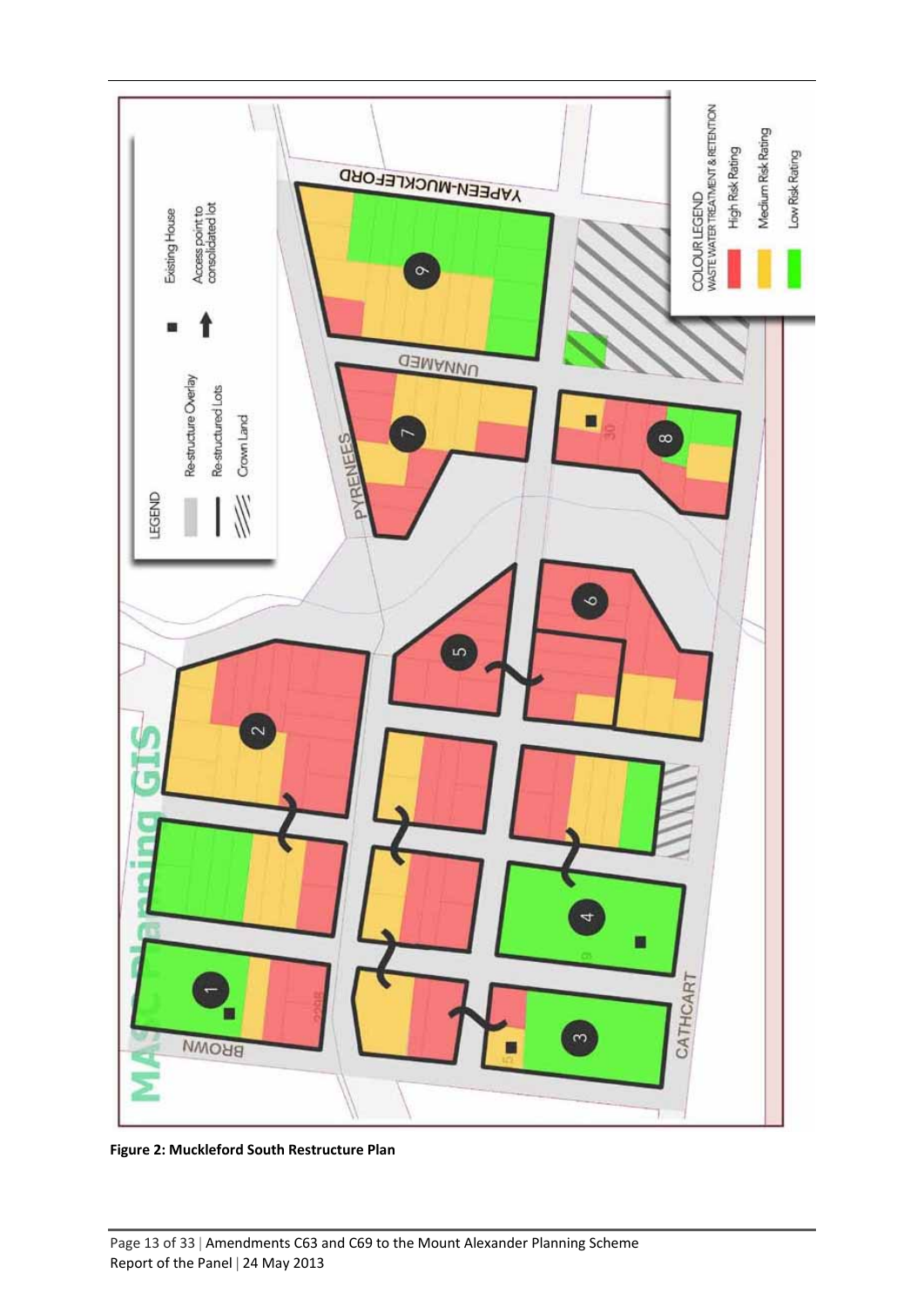#### *Council agreed changes*

There were no Council agreed changes in response to written submissions received.

#### *Submission by K A and B A Lewis*

The Lewis' own lots proposed to comprise Restructure Lot 3 shown on Figure 2. The land is adjacent to the Pyrenees Highway/Symes Road intersection. It has a total area of some 5.8 hectares and is divided by unconstructed road reserves. Drainage lines traverse some of the existing lots and the land capability rating is shown as 'high risk' for many lots. The land is in the Cairn Curran Special Water Supply Catchment.

The detailed provisions for this part of the restructure plan area in the table to the exhibited plan are as follows:

*Existing dwelling. One dwelling on the consolidated parcel.*

The Council submission explained that these provisions are intended to indicate that no further dwellings would be allowed on the land.

The Lewis' submission indicates that they bought the land approximately three years ago and that they object to the requirement to consolidate their lots as they wish to be able to dispose of separate lots as part of their intended succession planning, while retaining the house lot.

The Council opposed any change to the Amendment in response to this submission. It was argued that the RO applied to the land at the time of purchase and the Lewis' should have been alerted to the possibility of requirements for title consolidation and/or that development of a further dwelling may not be allowed. It was said that in any case the restructure plan does not prevent lots being sold separately.

The Council submission went on to outline the public interest reasons why the restructure plan should proceed including the relatively small size of the land in the context of the zone, the high risk land capability mapping and siting within an open potable water catchment.

It was noted, however, that the list of lots comprising Restructure Lot 3 in the table to the restructure overlay is missing a reference to 'CA 1 Section 4 Parish of Muckleford' and incorrectly includes 'CA6 Sec 4 Parish of Muckleford'. It was recommended that the land description be corrected and updated to refer to new Title Plans.

#### *Panel conclusions and recommendations*

The Panel has reviewed the Lewis' submission and the Council response. I have also inspected the Muckleford South area generally.

In the Panel's view the Council position with respect to the Lewis' submission is the correct one. There are strong public interest reasons why land in Muckleford South should be subject to a restructuring plan. In particular there are very limited lot sizes, there is poor land capability for effluent disposal and the land is located in an open water supply catchment.

Also, this is not a case where no indication of land development difficulties was available at the time the Lewis' purchased the land. The land was already in the RO clearly signalling the prospect of limited development options.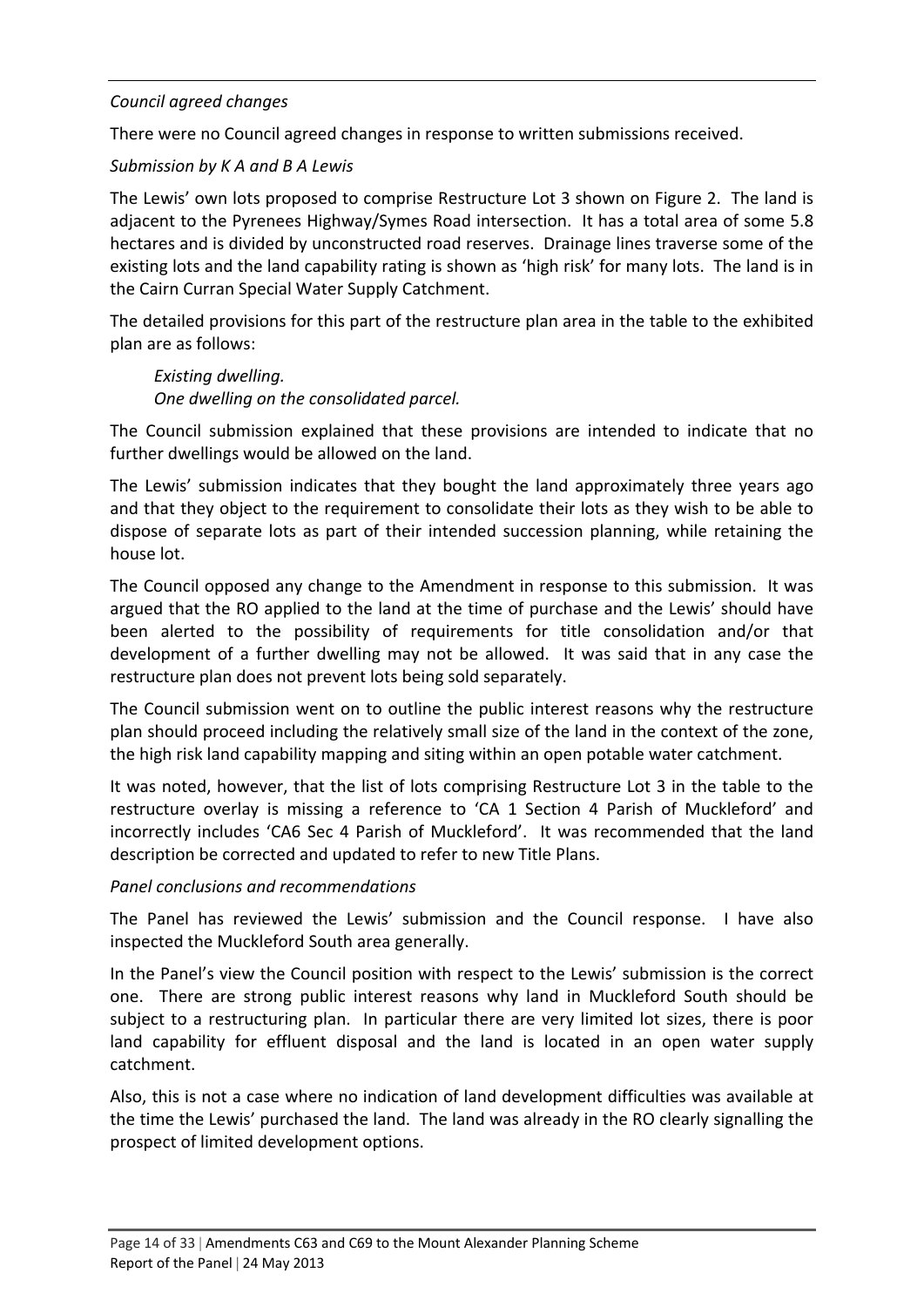**The Panel recommends**:

- **that no change be made to the Muckleford South Restructure Plan in response to the submission by the Lewis'; and**
- **the land description for Restructure Lot 3 in the table to the Muckleford South Restructure Plan should be corrected by adding 'CA 1 Section 4 Parish of Muckleford' and deleting 'CA6 Sec 4 Parish of Muckleford'; and should be updated to refer to lot numbers on new title plans.**

### **2.2 Amendment C69**

#### **(i) Tarilta Restructure Plan**

#### *The area*

The restructure plan area is located some 10 kilometres south of Castlemaine between the townships of Guildford and Vaughan. It includes 128 lots in the Crown Township of Tarilta and adjacent parts of the Parishes of Tarilta and Fryers. Much of the land is within the Tarilta Creek valley and is cleared grazing land. It is subject to flooding and most lots are assessed as 'high risk' in terms of capability for containment of waste water. The plan also applies to the Castlemaine Diggings National Heritage Park situated on higher, more undulating land. The total plan area covers of some 190 hectares of which around half is in the park area and not proposed to be restructured. The private land is in two ownerships with the owners owning further land outside the restructure area. There are five existing dwellings in the restructure area. As exhibited, two large privately owned farming lots in the plan area are not required to be restructured. The land in the park is also affected by the HO and the entire area is in the BMO. The land is in the Cairn Curran open potable water supply catchment area.

#### *The restructure plan*

The key policy element of the exhibited plan provides:

#### *It is policy that:*

- *No additional dwellings will be permitted in this Restructure Overlay area.*
- *Existing dwellings may not be replaced or extended until the lots in the immediate vicinity of the dwelling (as identified in the restructure plan) have been consolidated into one title.*
- *A building other than a dwelling may only be approved if the lots comprising this Restructure Lot are consolidated as one title.*
- *Lots used for farming purposes are encouraged to be consolidated to form a larger Restructure Lot which is defined by physical features (e.g. Tarilta Creek) and road reserves (whether constructed or unconstructed).*
- *The development of buildings and works and the removal of native vegetation within 60 metres of Tarilta Creek is prohibited.*

The restructure plan (in two parts) follows at Figures 3 and 4.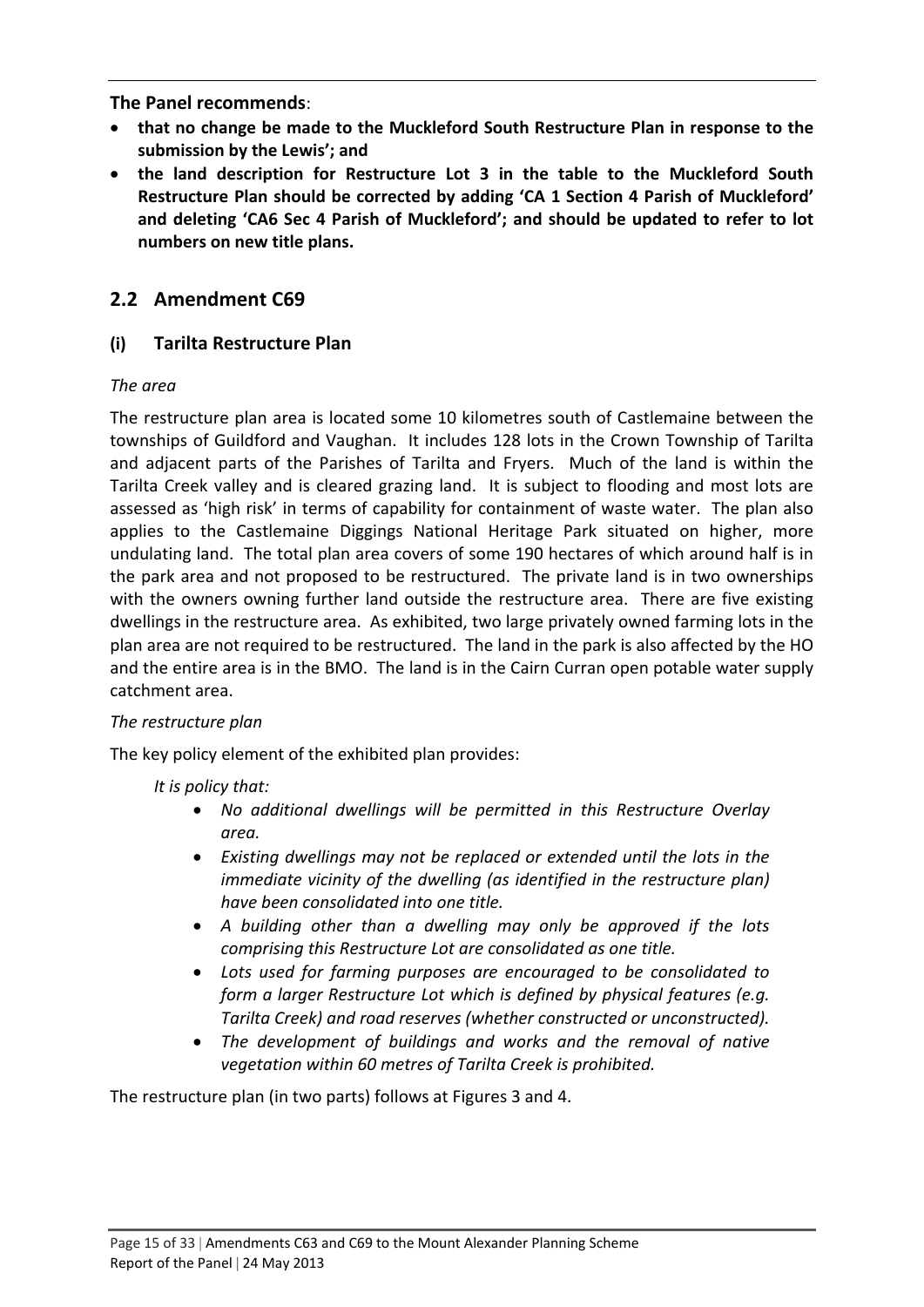

**Figure 3: Tarilta Restructure Plan Part A**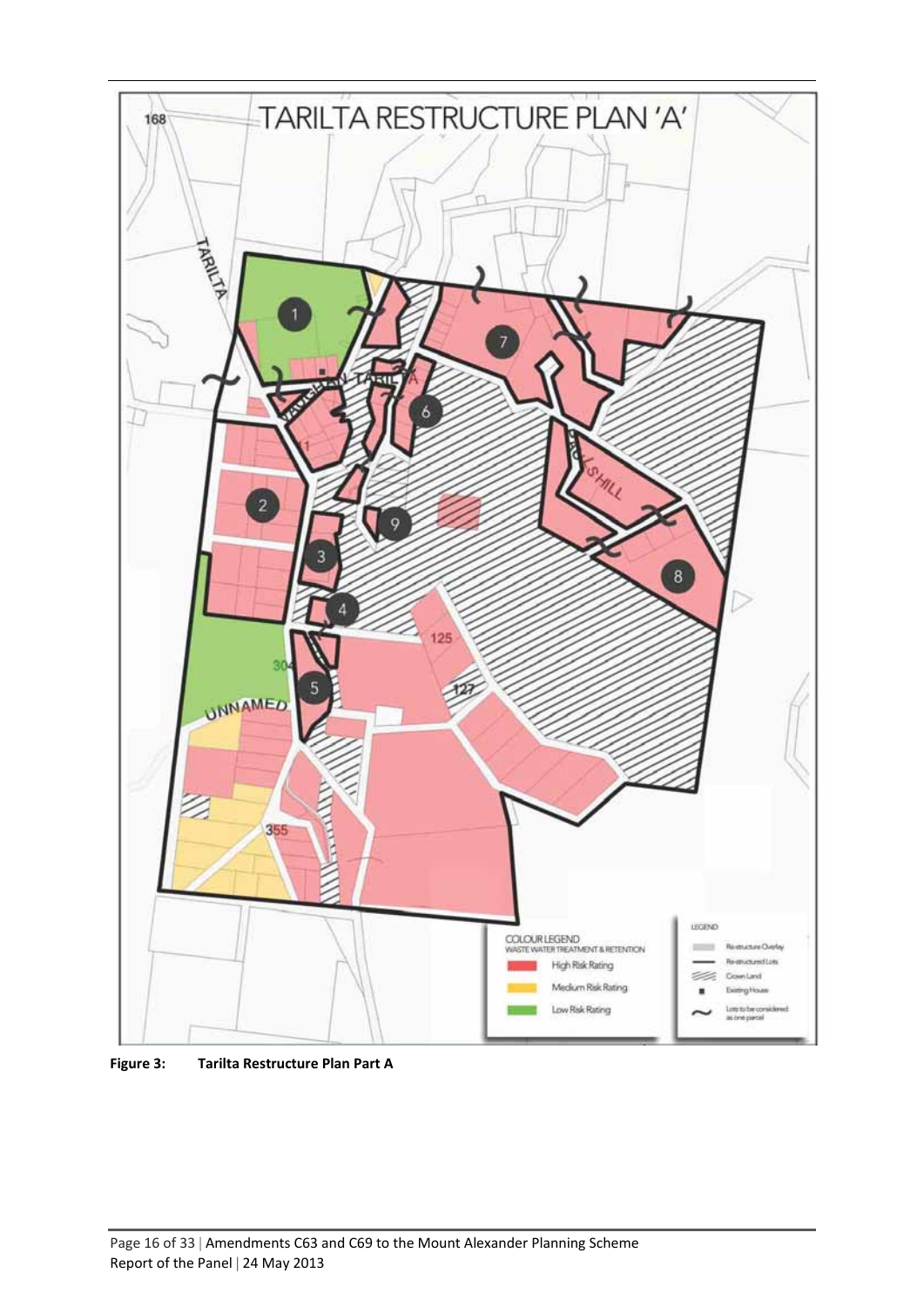

**Figure 4: Tarilta Restructure Plan Part B**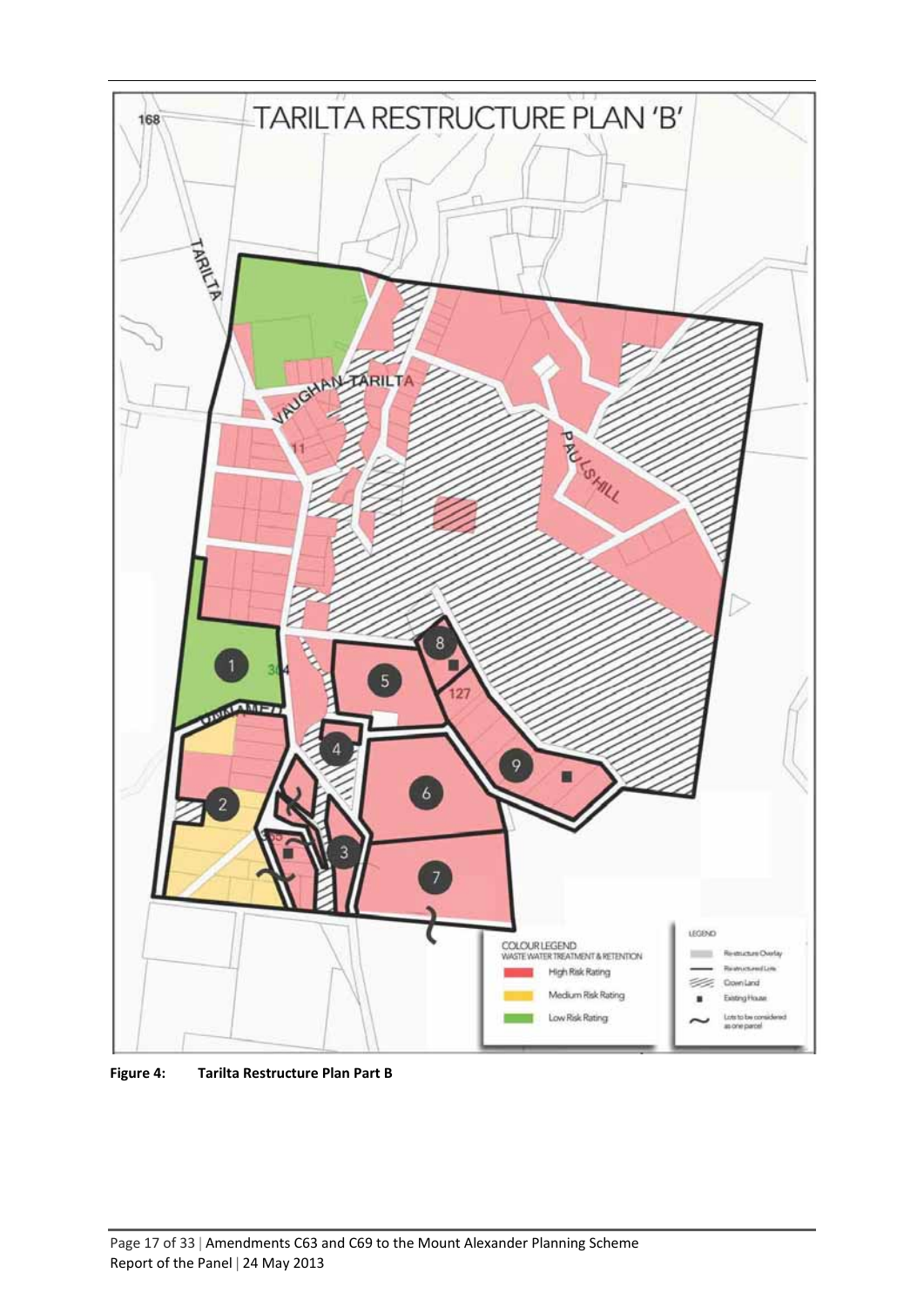#### *Council agreed changes*

At its meeting of 12 March 2013, the Council resolved to make a number of changes to the exhibited documentation in response to submissions.

Notably in response to the submission by the Simms (see below) the Council agreed to remove proposed Restructure Lot 7 as well as Restructure Lots 3 and 6 from the Tarilta B restructure plan and the RO. In the case of the land in proposed Restructure Lot 7, this is a relatively large area of land and forms part of an even larger lot outside the RO; and in the case of proposed Lots 3 and 6, they are single stand alone lots.

#### *Submission by Mr and Mrs Simms*

In response to exhibition, a submission was lodged by Banon Consultants on behalf of Mr and Mrs B Simms who are one of the private owners of land in the restructure plan area. They own proposed Restructure Lots 2 to  $7<sup>3</sup>$  in Part B of the plan, which currently comprise some 31 or 32 lots. This amounts to around 50 hectares of their 175 hectare property. There is an existing dwelling on Restructure Lot 2.

As exhibited, the Amendment proposes that all of their land in the restructure area should be consolidated into six lots and no further dwellings would be allowable. As discussed above, the Council now propose to revise the Amendment for the land after receipt of the submission by removing three restructure lots from the plan and RO. The policy component of the restructure plan for this land (now comprising three restructure lots only) indicates that no further dwellings would be permissible and that consolidation of all existing lots within a restructure lot is required before any dwelling extension, replacement building or new building (other than a dwelling) would be allowed. This policy provision is repeated in the table following the lot plan which shows the particular requirements for each restructure lot in Part B.

Specifically the table indicates that for proposed Lot 2 (around 13.55 hectares) the following applies:

#### *Existing dwelling:*

*One dwelling on the consolidated parcel (being part of a larger landholding which extends beyond the Restructure Overlay boundary).*

*The existing dwelling may only be replaced or extended if the lots comprising this Restructure Lot are consolidated as one title.*

*A building other than a dwelling may only be approved if the lots comprising this Restructure Lot are consolidated as one title.*

For proposed Lot 4 (4294 square metres), the table provides:

*Vacant land: No dwelling allowed.*

*Encourage consolidation of this site with an adjoining site.*

For proposed Lot 5 (4.8 hectares):

*Vacant land: No dwelling allowed.*

The Council submission at the Panel Hearing referred to Lot 8 being in the Simms ownership but the submission on behalf of the Simms suggest that this is not the case.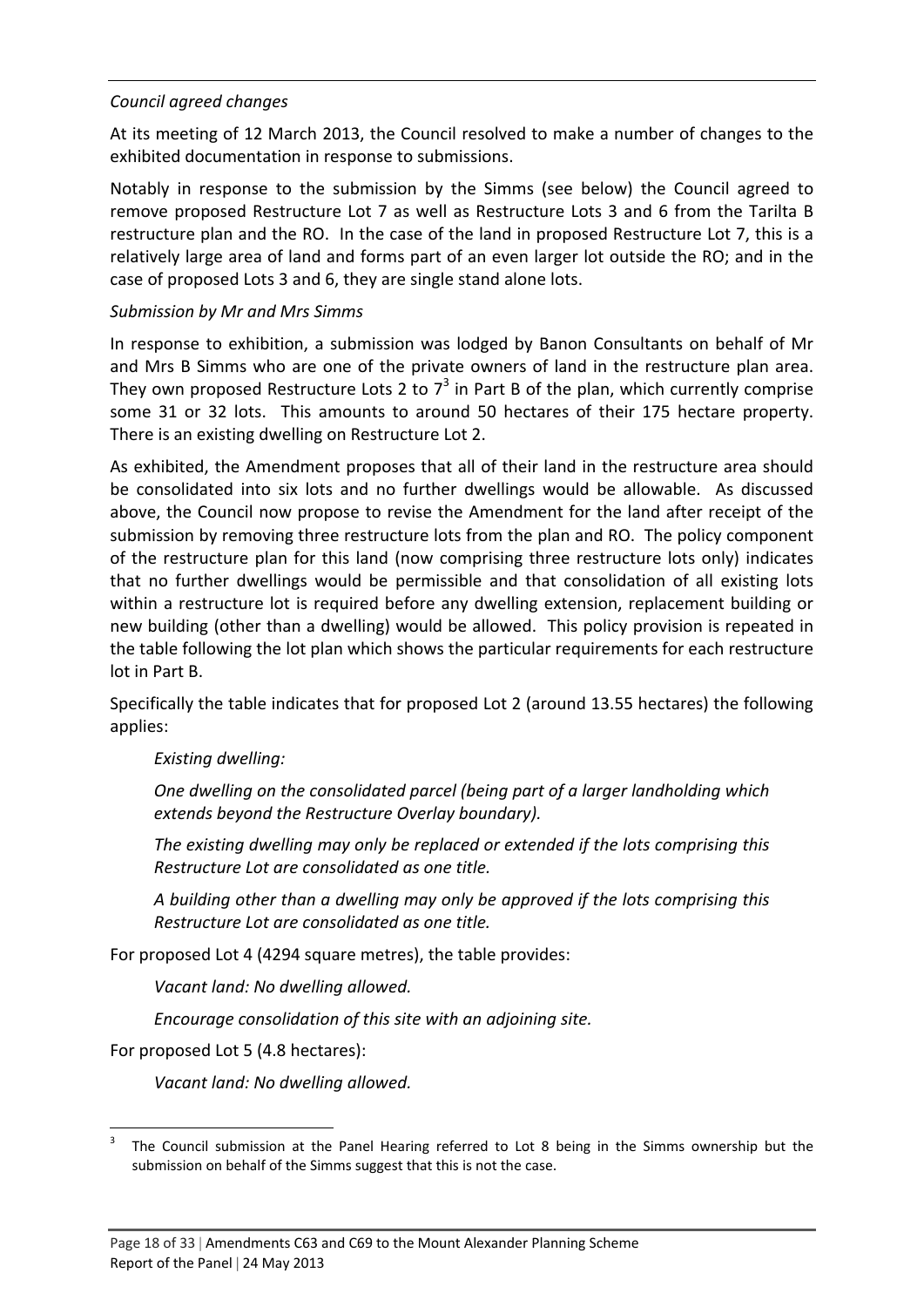*Encourage consolidation of these sites with an adjoining site.*

*A building other than a dwelling may only be approved if the lots comprising this Restructure Lot are consolidated as one title.*

The written submission for the Simms raises a number of matters about those lots proposed by Council to be retained in the restructure plan after the changes agreed above. These issues were reiterated at the Panel Hearing by Brown Consultants for the Simms. The issues are:

- In relation to Lot 2, the owners' assumption is that any development not listed in the table of the restructure plan is prohibited (on the relevant lot);
- There needs to be a nexus between the requirement to consolidate and the development proposed and that none exists in the case of extensions to or replacement of the existing dwelling or construction of new farm buildings on Lot 2;
- The requirement to consolidate titles in the above circumstances would impose unnecessary and unfair consolidation costs upon the landowner and thus be contrary to the purpose of the FZ by placing strain upon a farming enterprise;
- In relation to Lot 4, the provisions suggest that farm sheds are prohibited and there is no quantum given for the required new land title;
- Lots 4 and 5 should be removed from the restructure plan and RO on the same basis as Lots 3, 6 and 7 (being single lots);
- In relation to proposed Lot 5, this is said to be a single lot but a building other than dwelling must be preceded by lot consolidation; and
- The restructure plan should be abandoned for the Simms land, but, failing this, it should be removed from Lots 3, 4, 5, 6 and 7 and the condition applying to the remaining Lot 2 should read:

#### *Existing dwelling:*

*One dwelling on the consolidated parcel (being part of a larger landholding which extends beyond the Restructure Overlay boundary).*

*The existing dwelling may be replaced or extended without consolidating this restructure lot.*

*Farming sheds may be constructed without consolidating this restructure lot.*

*If an application is made for an additional dwelling* [later revised as being a possible request for a Dependent persons unit], *the lots in this restructure lot are to be consolidated into one title.*

Their submission also directly raises some general issues:

- As the document is currently drafted it appears to achieve little in terms of planning objectives for this land in the FZ. The restructured lots will remain undersized in terms of development in the zone (and water supply catchment);
- If the intention of consolidation is to prevent environmental impact from waste water contamination then use of an ESO would be more appropriate;
- Consolidated lots may misleadingly appear to be suitable for dwelling development; and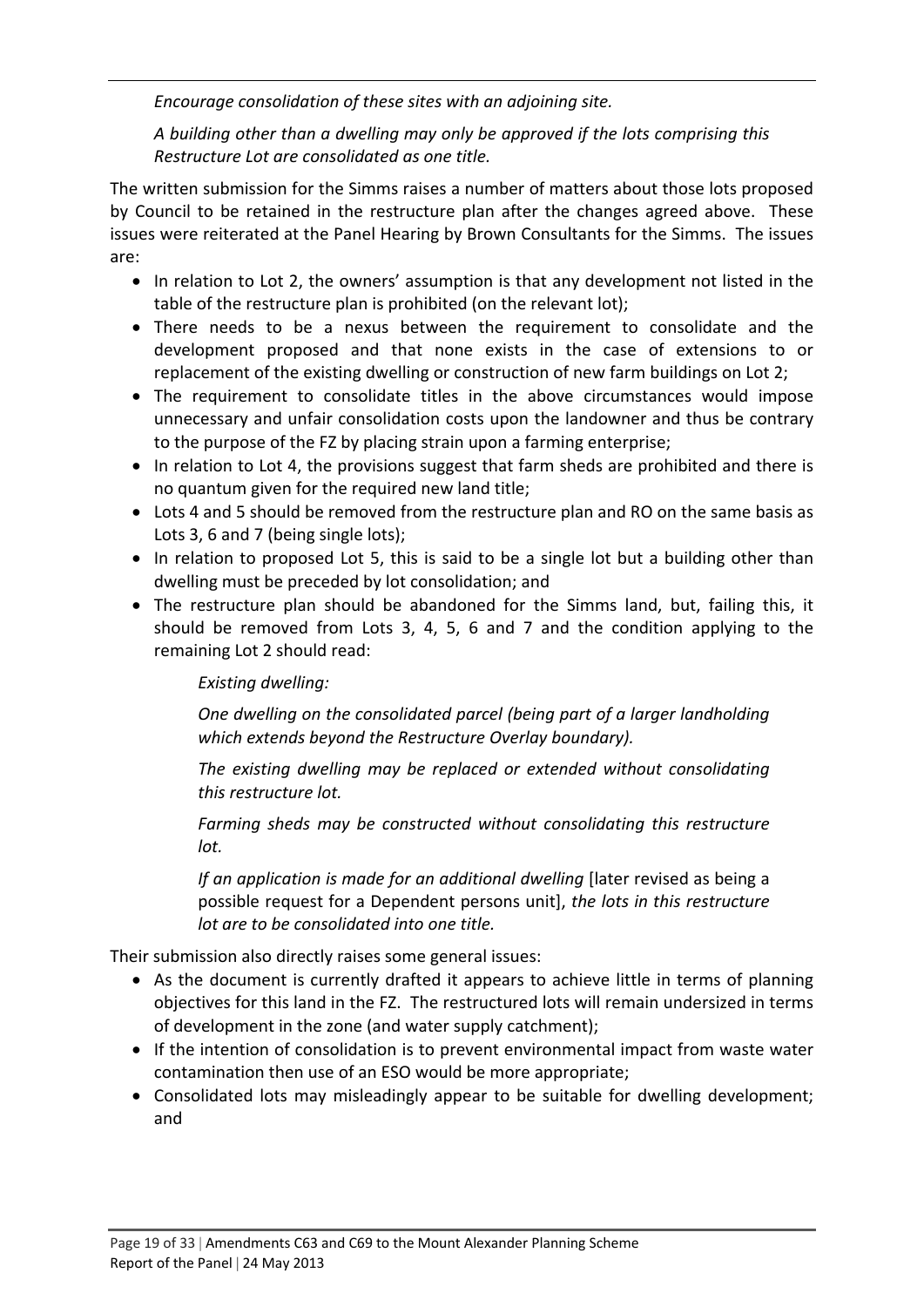A better proposal would be to apply the RO to all of the land in the Simms ownership and require re‐subdivision of all of the land into lots of at least 40 hectares where a dwelling might be permitted.

The Council response to these matters included:

- Despite an officer recommendation to allow buildings other than dwellings on Lot 4 (and other restructure lots), the Council had made no resolution on this matter;
- If the Panel though this change appropriate, it should perhaps be made in relation to all proposed restructure lots in the Tarilta Restructure Plan where there is no specific mention of other buildings;
- If the submission implies that no consolidation should be required prior to development, the Council does not agree;
- Concerning the matter of nexus and unfair imposition of costs, it was said that at present farm buildings are prohibited by the absence of a restructure plan for the RO and the situation would be liberalised with the introduction of the proposed plan;
- Concerning the creation of lots still potentially too small to develop for dwellings, it was noted that they might nevertheless be suitable for other buildings;
- To require restructuring of the entire property into 40 hectare lots was regarded as too onerous an imposition;
- Lot 5 is in fact two existing lots. One was not assessed in the Golder and Associates' land capability assessment as it was erroneously believed to be Crown land. It is owned by persons other than the Simms; and
- It was conceded that a Dependent persons unit might be acceptable on Lot 2.

#### *Panel conclusions and recommendations*

The Panel has considered the submission and Council position.

The issues raised by the submitter in part arise from the manner in which these incorporated restructure plans have been drafted and some lack of clarity around what the provisions are intended to achieve.

The Panel provides the following advice and recommendations.

#### *Implementing the purposes of the restructure plans*

The background reports for both Amendments indicate that the matter of planning concern is that the small lots of the restructure plan areas might be seen as suitable for development for dwellings and, if permits were successfully applied for, the areas could become entrenched as rural living areas. This is said to be contrary to the continuation of productive agricultural use of the land and in many instances would also be incompatible with the environmental values of the land. It is also noted that the areas are in some cases relatively remote from townships and services.

This suggests that the restructuring of lots is not an end in itself but is designed to achieve other purposes – in the main to clearly prevent further dwelling development (with some exceptions) and the loss of the land for agriculture.

The Panel is of the view that the provisions of the plans are relatively clear about where dwellings might be permitted and where they are prohibited and there has been appropriate consideration of the physical characteristics of the land.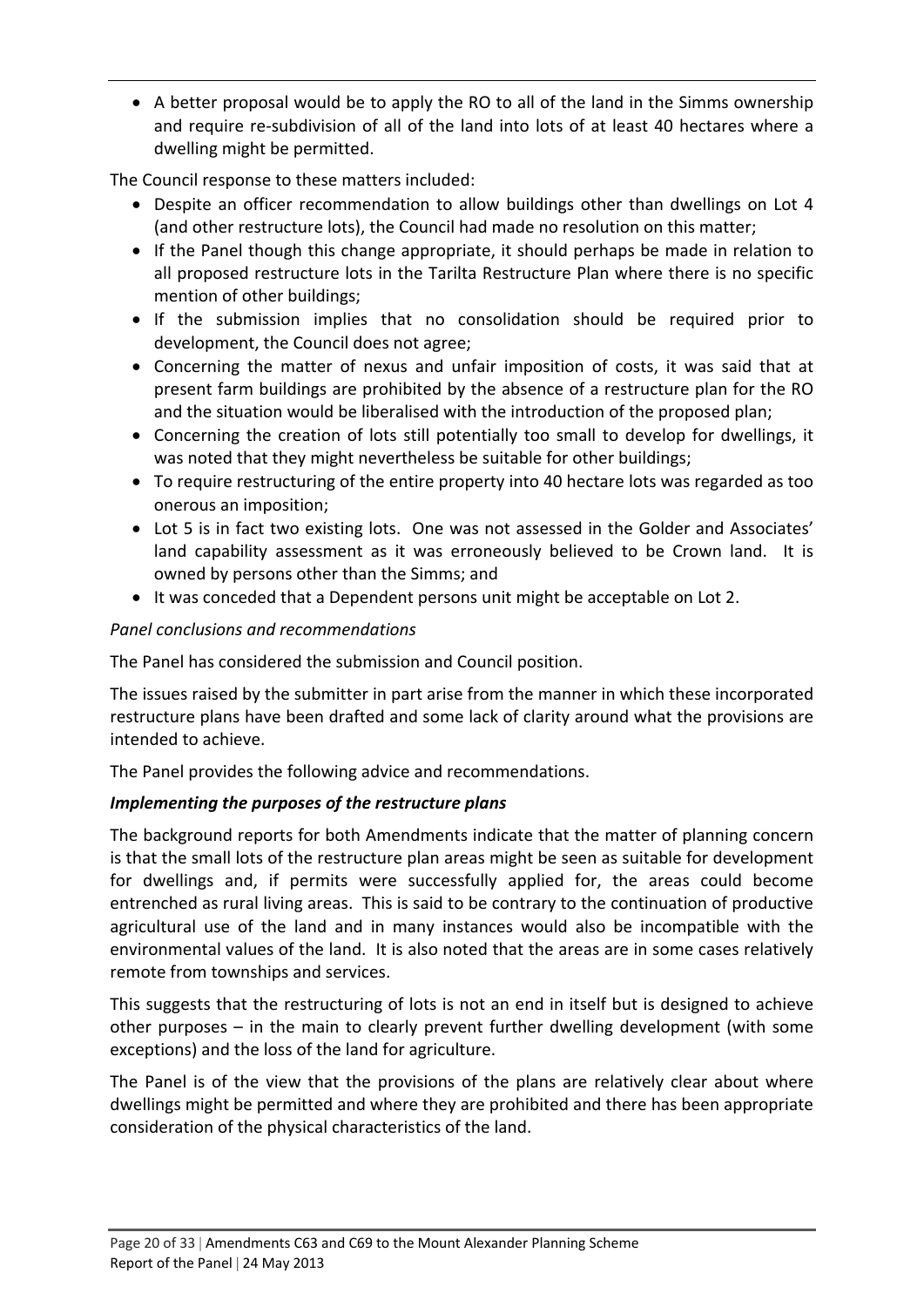However, there also appears also to be a related intent on the part of the Council to prevent the proliferation of other types of buildings which in some cases might come to be unlawfully used as dwellings. In terms of these other buildings (mostly sheds), the plans make only inconsistent references to whether they are or are not permitted. Lot 4 in the restructure plan for Tarilta A is a case in point. The Council submission conceded that generally in the 'What is allowed' column in the table of this restructure plan, there is no mention of buildings other than dwellings for some lots.

The Panel is of the view that, as a minimum, there needs to be a review of whether buildings other than dwellings are intended to be permissible on each restructure lot throughout this restructure plan area as well as the other seven restructure plans. A clear provision needs to be made in the table of each restructure plan for each restructure lot in this respect. As the restructure plans are now set out, it does appear that where there is no mention of other buildings in the 'What is allowed' column, this may well mean that they are prohibited.

The Panel also notes that the restructure plan provisions, as currently written, impose no limit on the number of sheds which might be applied for on each restructure lot (subject to consolidation having occurred). This may be intentional in that the land would be held in larger parcels more consistent with the size of parcels in the FZ (and the rate of shed development therefore may be little different from that which occurs on larger farming lots) but it may be that this is something which may require further consideration by the Council.

#### *What if any planning approaches should be taken to these small lots?*

A key question which arises from the Simms' submission is whether there is a real prospect in these areas of either dwellings or sheds proliferating as a result of as of right development or successful planning applications for development of dwellings or sheds on the unstructured lots. This might suggest that there is no real need to introduce restructure provisions at all.

It was also suggested by the submitters that there is little purpose to requiring lots to be consolidated into parcels which remain well below the 40 hectares lot size/dwelling density requirement of the open potable water catchment guidelines and the 40 hectare minimum lot size which is required for dwellings to be able to be constructed as of right in the FZ. It was also said that in the case of their land and other land, given the very poor capability of the land for effluent disposal, its flood liability etc, that it would be unlikely that a dwelling would be approved in any case.

The Panel has reviewed the Planning Scheme provisions and, while it has to be conceded that it is unlikely and in some cases highly unlikely that a dwelling would be approved on the unstructured lots (or even the restructured lots), it would nevertheless be possible to apply for permission for a dwelling.<sup>4</sup>

Any application for development at the present time may or may not be successful. In this respect it has to be noted that in the FZ, while the conditions to be met if a dwelling use (and development) is to be as of right are:

 In this respect the Panel notes the Council view that the absence of restructure plans for the eight areas included in the Restructure Overlay (RO) of the Planning Scheme in 1998 has precluded any development of the affected land since that time. There may no development during that time, but in the Panel view it is at least arguable that the absence of the plans has legally precluded development.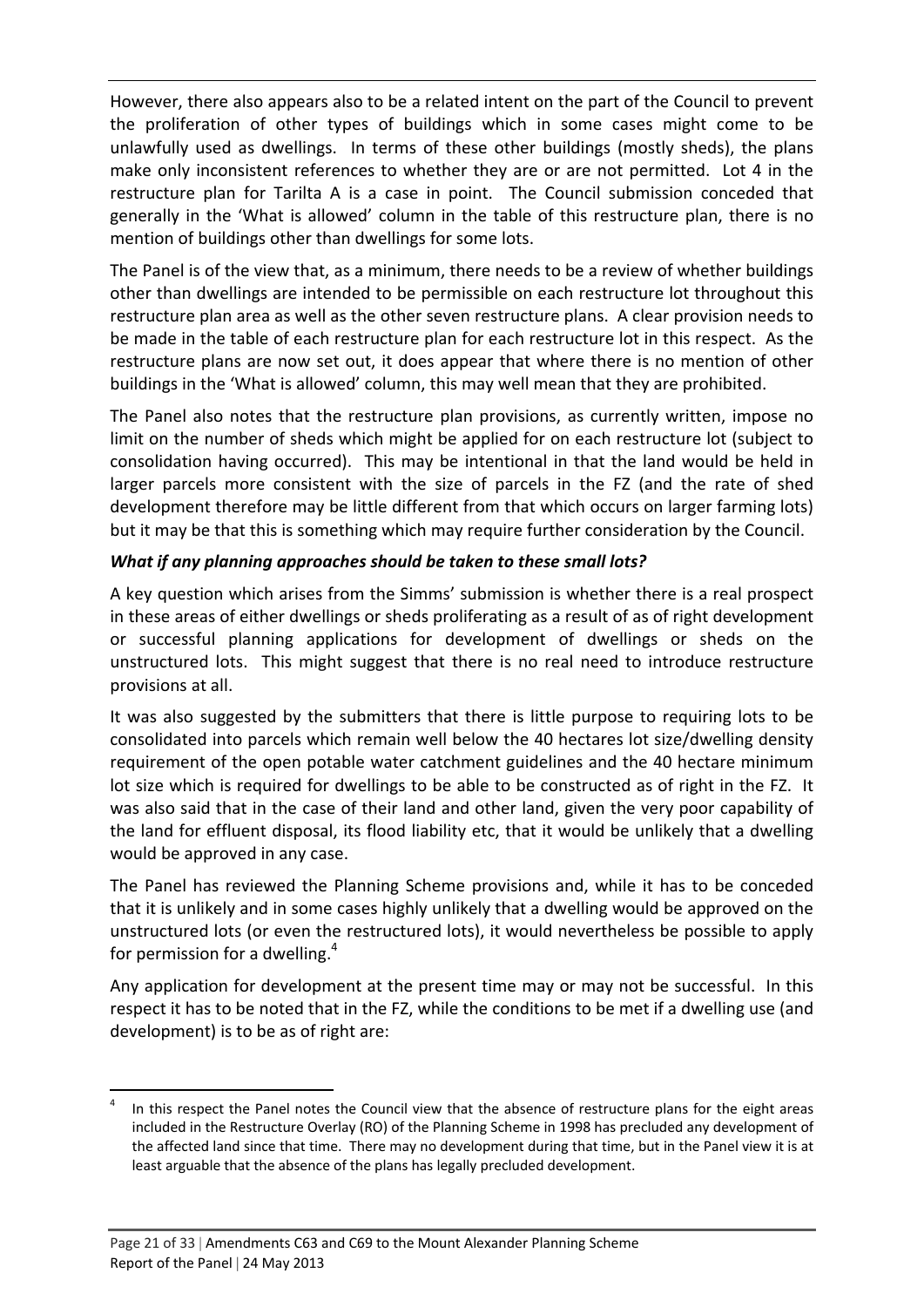*Must be the only dwelling on the lot.*

The lot must be at least the area specified in a schedule to this zone. If no area is *specified, the lot must be at least 40 hectares* 

the use and development of land for a dwelling not meeting those conditions is potentially permissible. In the latter case servicing requirements are then imposed by Clause 35.07‐2 but potentially these might be met.

Also, while the Panel has also noted the weight given to the potable water catchment guidelines by VCAT, they remain a consideration in the exercise of discretion as to whether or not a permit should be granted rather than serving as an absolute prohibition in every instance.

The Panel notes the Simms' submission that consolidation and re‐subdivision of the titles to their property to create lots above 40 hectares in area would be an outcome more consistent with the FZ objectives. It would seem that this option may have been available to the submitters under the zone provisions but has not been taken up.

The Panel acknowledges that the sizes of the restructured lots fall well short of the minimum size for house lots in the FZ, however, it does not seem that the intent in these restructure plans has been to facilitate housing developments on all of the restructured lots. Rather the plans identify some limited opportunities for new housing as well as shift lot patterns and sizes towards those more useful in the farming context and reduce the 'threat' of loss of agricultural land by sale and development of very small lots.

The Panel therefore finds that there is a strategic purpose to requiring consolidation of lots to bring them towards a size more suited to the FZ.

So far as the Simms' suggestion that other Planning Scheme tools such as an ESO might be more appropriate for dealing with the land capability and water catchment issue is concerned, the Panel indicates that the use of the restructure tool is acceptable here.

#### *Clarifying the effect of the plans*

The written submission for the Simms referred to the difficulty there is in understanding the plan provisions. The Panel agrees.

The Panel was advised that the structure of these incorporated documents has followed that of the approved 2009 Pennyweight Flat Restructure Plan in the Planning Scheme which was in turn based on a restructure plan in the Greater Bendigo Planning Scheme.<sup>5</sup> The Panel is nevertheless of the view that if the restructure plans are to proceed, some wording and structural improvements are required to all plans.<sup>6</sup> In particular, there needs to be wording changes to help clarify that that provisions in the tables in each plan are indeed mandatory and remove the uncertainty around some of the provisions.

The head clause of the RO provides that, subject to some exemptions, a permit is required to subdivide land and to construct or extend a dwelling or other building. For both subdivision

<sup>5</sup> The Panel notes the similarity with the format of the Neilborough and Ravenswood Restructure Plans in that scheme.<br>Perhaps the existing Pennyweight Flat Restructure Plan could be made consistent in a subsequent

amendment.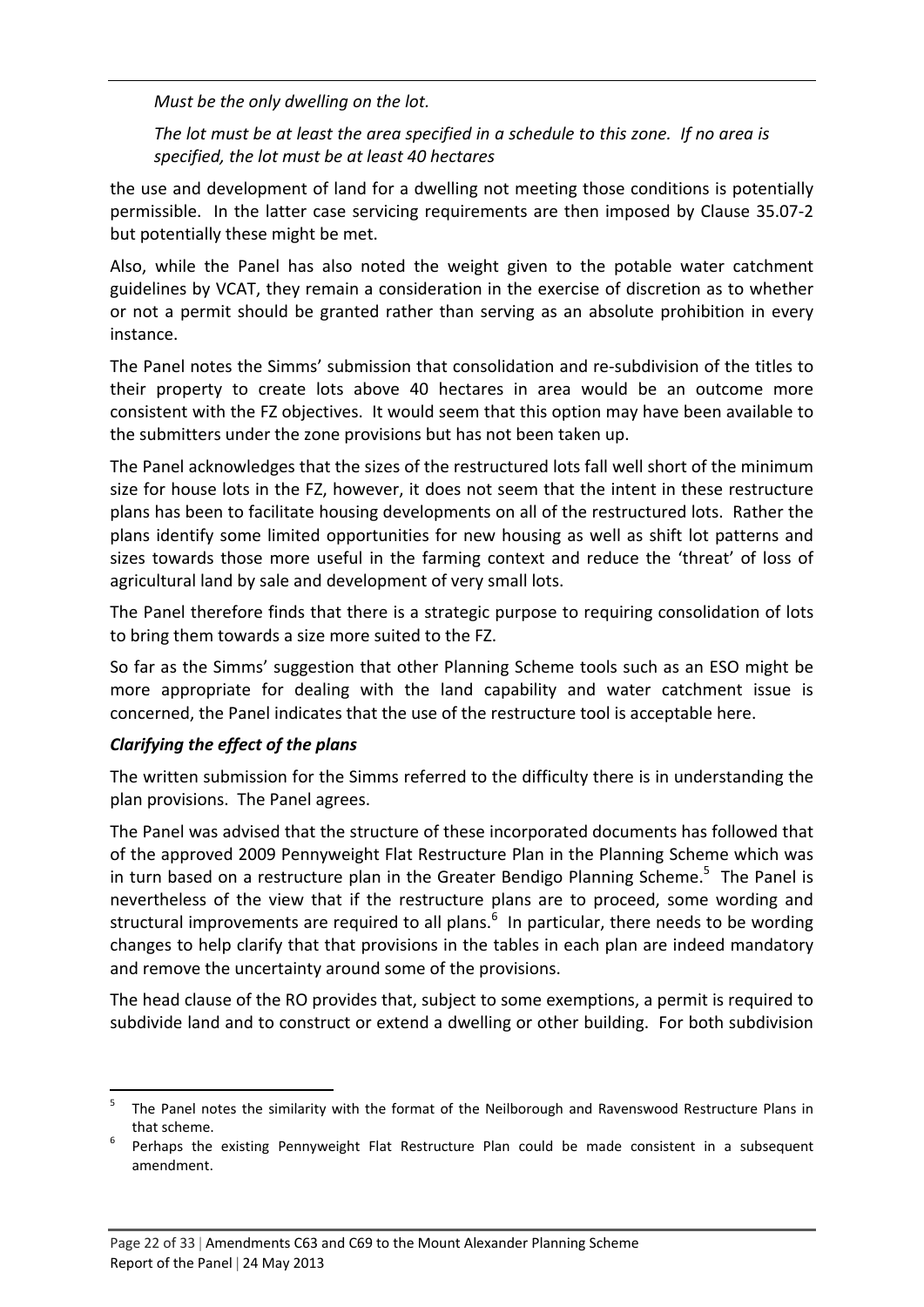and buildings, the head clause provides that the development7 *must be in accordance with a restructure plan for the land listed in the schedule to this overlay.*

The restructure plans proposed in these Amendments contain:

- A preamble in Clause 1 which links the plan to the consideration of applications under Clause 45.05 – the head clause of the RO;
- A description of the affected land at Clause 2;
- A series of objectives at Clause  $3$  required because the decision guidelines of the head clause refer to such objectives;
- Various statements of policy at Clause 4 relating to whether further dwellings are permissible, when lot consolidation is required and the like;
- A mapped depiction of the restructure lots including existing and possible house sites and Crown Land where relevant.<sup>8</sup> Lots required to be restructured are coloured according to their land capability rating; and
- A table with four columns. The first column is the number of the restructure lot; the second and third columns give the street address and titles to the existing lots within the restructure lot; and the final column, headed 'Status: What is allowed?' contains various statements and requirements such as:

#### *Existing dwelling:*

*One dwelling on the consolidated parcel.*

*A building other than a dwelling may only be approved if the lots comprising this Restructure Lot are consolidated as one title9 .*

Some of the drafting aspects which produce difficulties are:

- The inclusion of policy statements rather than merely requirements in an incorporated document such as this is unusual;
- The relationship between the policy and the 'What is allowed' column is unclear especially where there is an inconsistency between them. Such an inconsistency occurs in the Pollard Plan, for example – the policy supports the extension of dwellings or replacement dwellings only when land is consolidated but none of the eight restructure lots in that plan refer to this requirement for existing dwellings. Inconsistencies of this kind should be removed before the plans are adopted;
- There is no link in the text of the plan to the table and its provisions. It is suggested that there is a clause missing before the table that might say that the particular requirements for each restructure lot are set out in the table;
- The content of the 'What is allowed' column is sometimes unclear in the references to dwellings. '*Vacant land. No dwelling allowed'* is clear enough, but the provisions are rather less clear when there is an existing dwelling on the land. Site 1 of the Pollard Plan , for example, says:

Or permit for development in the case of buildings.<br>In the case of the Pollard Restructure Plan, the existing dwelling has accidentally been omitted from the plan and should be inserted not least because the provisions of the plan refer to it.<br>Site 1 in Pollard Restructure Plan.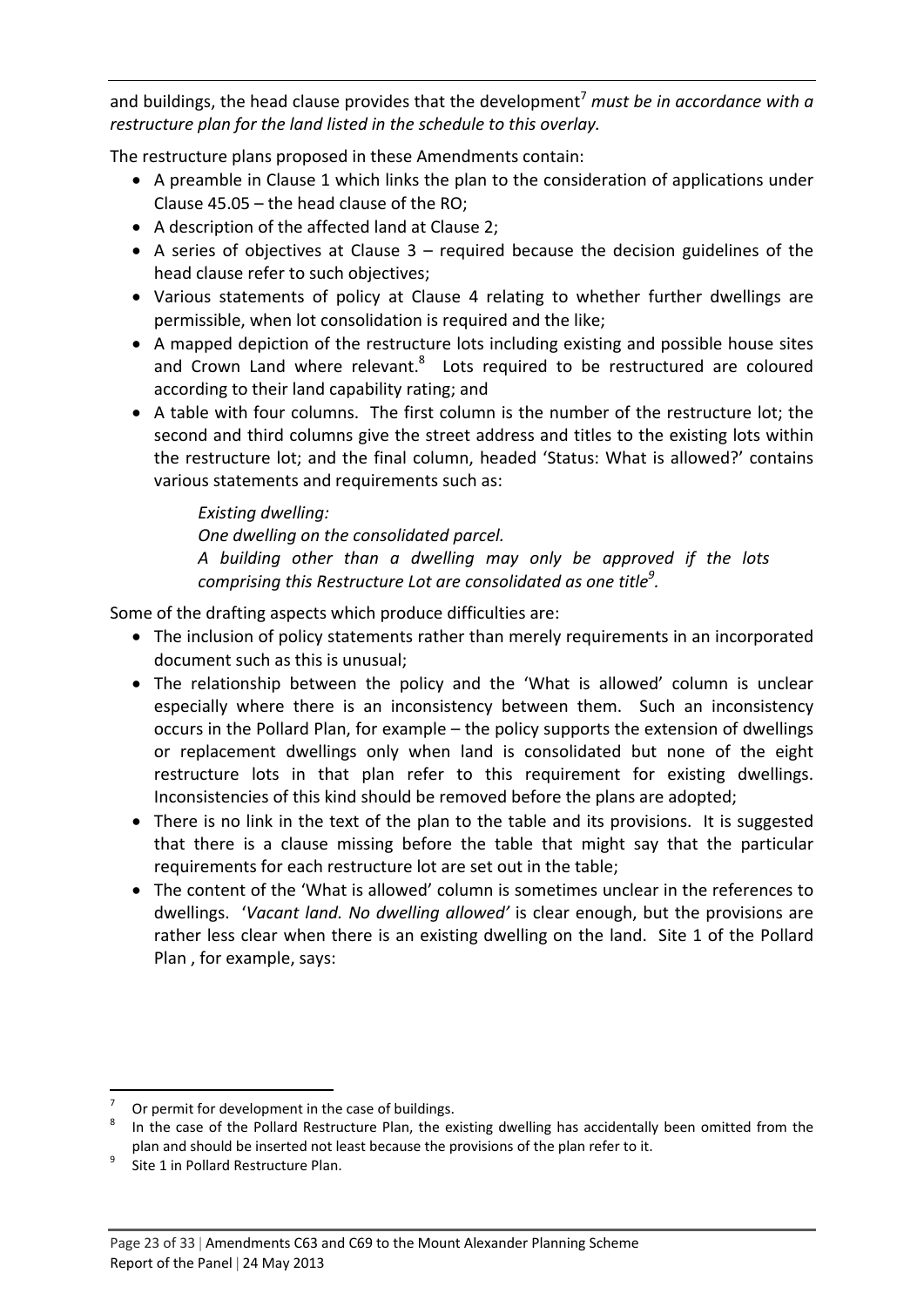#### *Existing dwelling: One dwelling on the consolidated parcel.*

Does this mean that a dwelling additional to the existing dwelling is permissible or just the existing dwelling? The discussions at the Panel Hearing clarified that this provision is intended to mean that no further dwellings are permissible on the restructure lot but the words are ambiguous and should be clarified. Reliance on the policy that says that 'no additional dwellings will be permitted in this Restructure Area' is inadequate to make sense of the table  $-$  given that it is 'policy' rather than a 'requirement'.

Generally the wording of the particular requirements for each restructured lot in all of the restructure plans should be reviewed to better express the intent of the plan where existing dwellings already occur on the proposed restructure lot. Perhaps it should say 'no additional dwellings allowed' as it does in other plans;

• The Simms submission also raises the issue of whether it is intended that a Dependent persons unit is precluded from all restructure lots.

This is a land use separate from 'dwelling' specified as being as of right in the FZ subject to its being the only one on the lot and meeting the servicing requirements of Clause 35.07‐2. It does not require planning permission for development unless within specified setbacks to boundaries, roads, waterways etc. By definition the use must be on the same site as a dwelling:

*A movable building on the same lot as an existing dwelling and used to provide accommodation for a person dependent on a resident of the existing dwelling.*

In the Panel's view, in light of the scheme definitions which treat 'Dependent persons unit' as separate from 'Dwelling', there is no required change to the restructure plan for Tarilta B or those other plans where buildings other than dwellings are allowed on those restructured lots where dwellings are permitted.

It is noted, however, that there are some plans, such as Maldon North A and B, where there are restructure lots with existing or permissible dwellings but no provision is made for buildings other than dwellings. This should be amended to allow Dependent persons units to be moved onto the land if required; and

• The Panel also wishes to alert the Planning Authority to the fact that the provisions of the RO and the restructure plans would have ongoing effect even after the lot consolidation has occurred. This may well be appropriate for these restructure plan areas given the physical characteristics of the land, but there may be some circumstances where it would be satisfactory to 'revert' to reliance on other scheme permission triggers once restructuring had occurred.

The ongoing requirement for permission for a building, dwelling etc is imposed by the RO head at Clause 45.05-2. There is no option offered to remove this permission requirement once land has been consolidated. In this respect the Panel is of the view that the restructure plans even though incorporated into the Scheme would be unable to remove this head clause imposition of a permit requirement.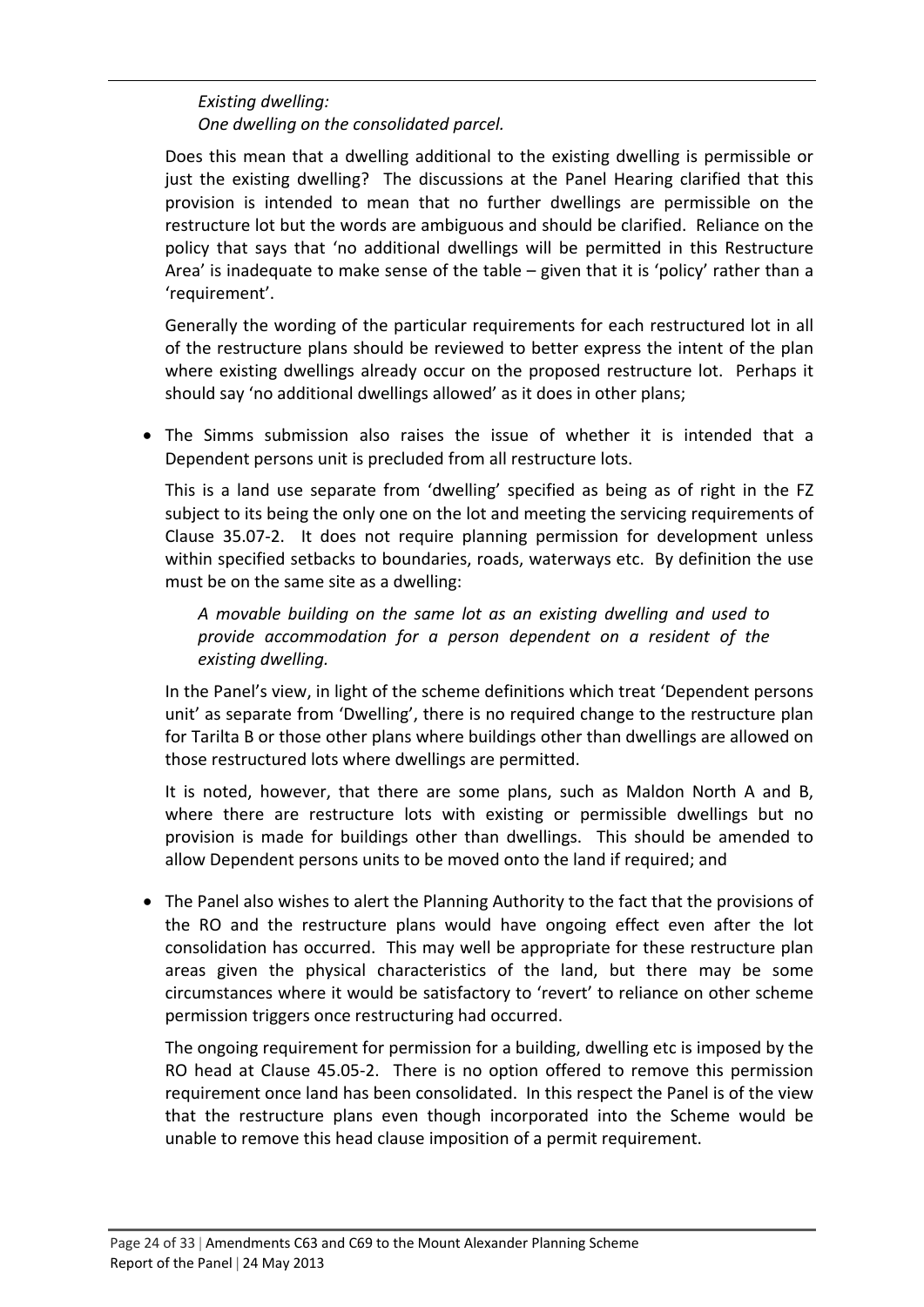It is suggested that this is a matter which the Council may like to bring to the attention of the Department of Planning and Community Development. It may assist in removing an unnecessary administrative burden in some cases.

#### *Fairness and nexus*

As indicated at the Panel Hearing, I do not agree with the Simms' submission that there has to be a 'nexus' between lot consolidation and dwelling extensions, dwelling replacements or new farm buildings. The nexus test is one sometimes employed when examining the appropriateness of planning permit conditions. In the case of amendments to planning schemes, however, the 'test' of their appropriateness is whether the proposed provisions can be strategically justified. Would the provisions achieve a purpose sought by planning policy? As earlier indicated, I am satisfied that the restructure plans are strategically appropriate.

The reasonableness or fairness of the new provisions is something that does warrant some consideration, however. This is a matter which is frequently raised in relation to restructure plans.<sup>10</sup>

The Panel has considered the assertion in the submission that it would be unreasonable and unacceptably financially burdensome for the Simms (and indeed other owners) to have to consolidate land titles if they were required to rebuild their house after a fire, or were simply building a new farm shed. I am not persuaded that the rebuilding of dwellings or extensions to dwellings should be exempt from the consolidation requirement. This is on the basis that that rebuilding or extensions to dwellings may potentially allow increased occupancy of the land either immediately or some time in the future. There is greater merit to the argument that the requirement for consolidation being linked to farm sheds is inappropriate. This is on the basis that they do not add to settlement pressures (assuming they are not used for habitation such as during shearing or more permanently).

It might be possible to devise a list of exemptions from the consolidation requirement which applies to buildings other than dwellings. It would, however, be quite difficult to devise an adequately prescribed list of exemptions. At the same time care would need to be taken not to undermine the effectiveness of the restructure plans.

If there were to be such a list of exemptions, consideration would need to be given as to whether the exemptions should apply uniformly to all restructure plan areas or instead respond to the circumstances of each area. Equity and fairness issues would likely again arise. The Panel does not recommend that a list of exemptions needs to be developed, but it might be something which the Council may feel is worthy of consideration.

#### *Submission by Mr Ian McDonald*

This submitter also owns farming land in the Tarilta Restructure Plan area (Main Road, Tarilta). His submission was that the Council's rating valuations should take into account that under the FZ the area for a dwelling has increased to 40 hectares (whereas once a dwelling could be built in any lot).

The Panel agrees with the Council submission that this submission does not relate to the proposed restructure plan. Also it does not take account of the capability restrictions

 <sup>10</sup> See, for example, Wellington C71 (PSA) [2012] PPV 153 (19 December 2012).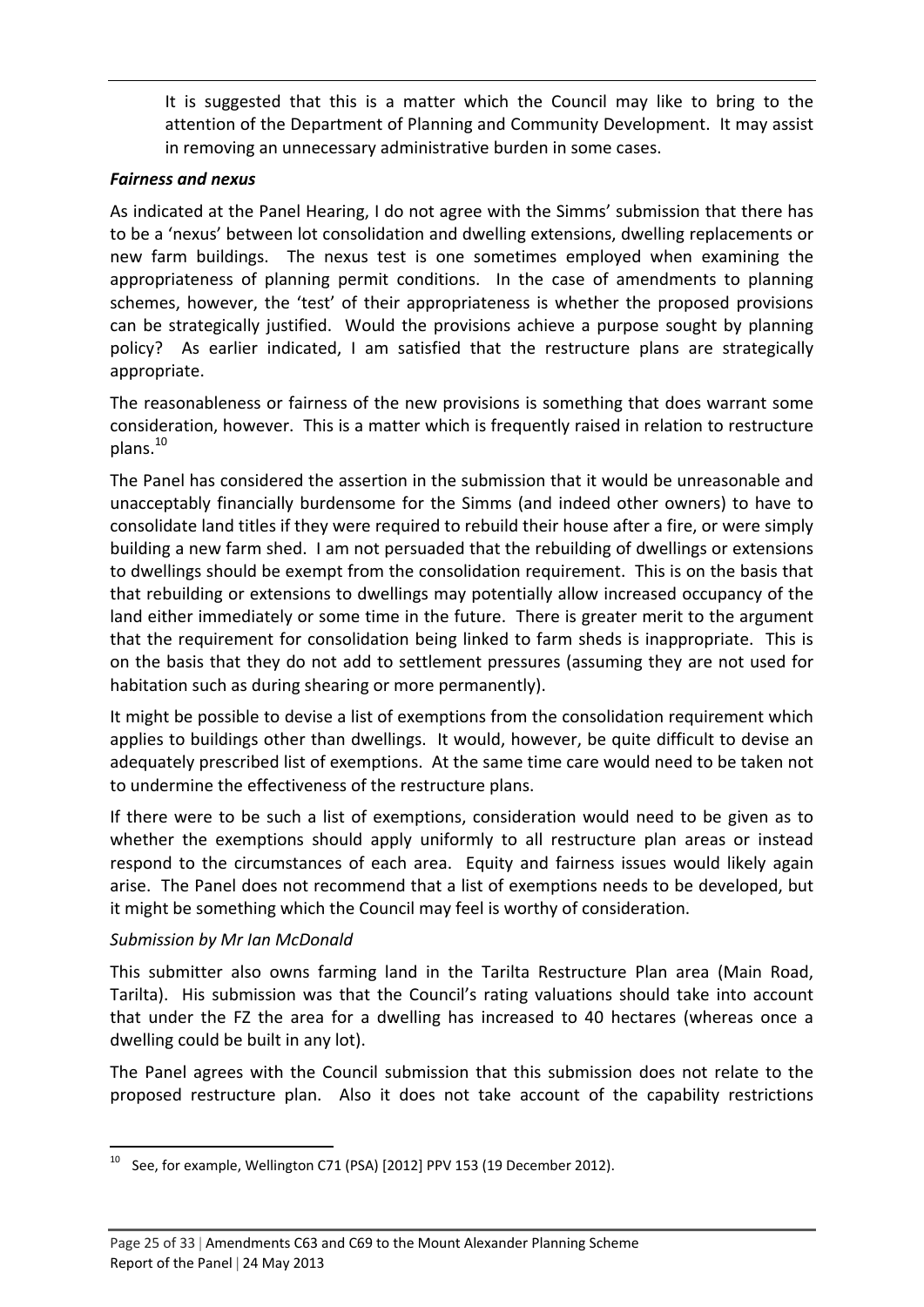applying to at least some of the land which is likely to mean that no permission for a dwelling would be granted in any case.

#### **The Panel recommends**:

- **The Simms' land in proposed Restructure Lots 3, 6 and 7 of the Tarilta Restructure Plan B should be excluded from the plan and RO as resolved by the Council in post exhibition changes.**
- **Restructure Lot 4 on that plan should also be excluded from the plan and the RO.**
- **Lot 5 should be retained in the Tarilta Restructure Plan B.**
- **Lot 2 should also be retained in the Tarilta Restructure Plan B with the same provisions as exhibited.**
- **A review should be undertaken of all restructure lots in the restructure plans to establish whether buildings other than dwellings are intended to be permissible on all of the restructure lots. A clear provision then needs to be made in the table of each restructure plan for each restructure lot in this respect.**
- **The Council should consider whether in some or all restructure plans they wish to add a limit on the number of farm sheds or other buildings that may be constructed on each restructure lot or at least those which do not contain an existing dwelling or dwelling option.**
- **Inconsistencies between the policy components and the particular requirements for restructure lots in the table of the restructure plans should be removed before the plans are adopted.**
- **Insert a clause in each restructure plan (in Amendment C63 and C69) to the effect that the particular requirements in relation to the restructure lots are set out in the table included in the plan.**
- **Clarify the wording in relation to dwelling entitlements where there is already an existing dwelling on the restructure lot.**
- **Review all restructure plans, to ensure that for restructure lots with existing or permissible dwellings provision is made for buildings other than dwellings to allow Dependent persons units to be moved onto the land.**
- **Consider bringing to the attention of the Department of Planning and Community Development that the RO head clause at Clause 45.05‐2 imposes an ongoing requirement for permission for a building, dwelling etc and that it may be beneficial in terms of reducing administrative costs if the option were available to remove this permission requirement once land has been consolidated.**
- **No change is required to Amendment C69 as a result of the written submission by Mr McDonald.**

#### **(ii) Pollard Restructure Plan**

#### *The area*

This restructure overlay is located approximately 8 kilometres north west of Maldon township at the intersection of the Maldon‐Shelbourne Road, Three Chains Road, Bradford Road and Bradford Hills Road. The overlay applies to approximately 30 hectares and comprises 60 small allotments and one larger allotment. The area is in the Loddon River catchment downstream of Laanecoorie Reservoir and is characterised by gently undulating grazing land. Most native vegetation occurs in road reservations and along Bradford Creek, which runs along the northern side of the overlay area. A tributary of the Bradford Creek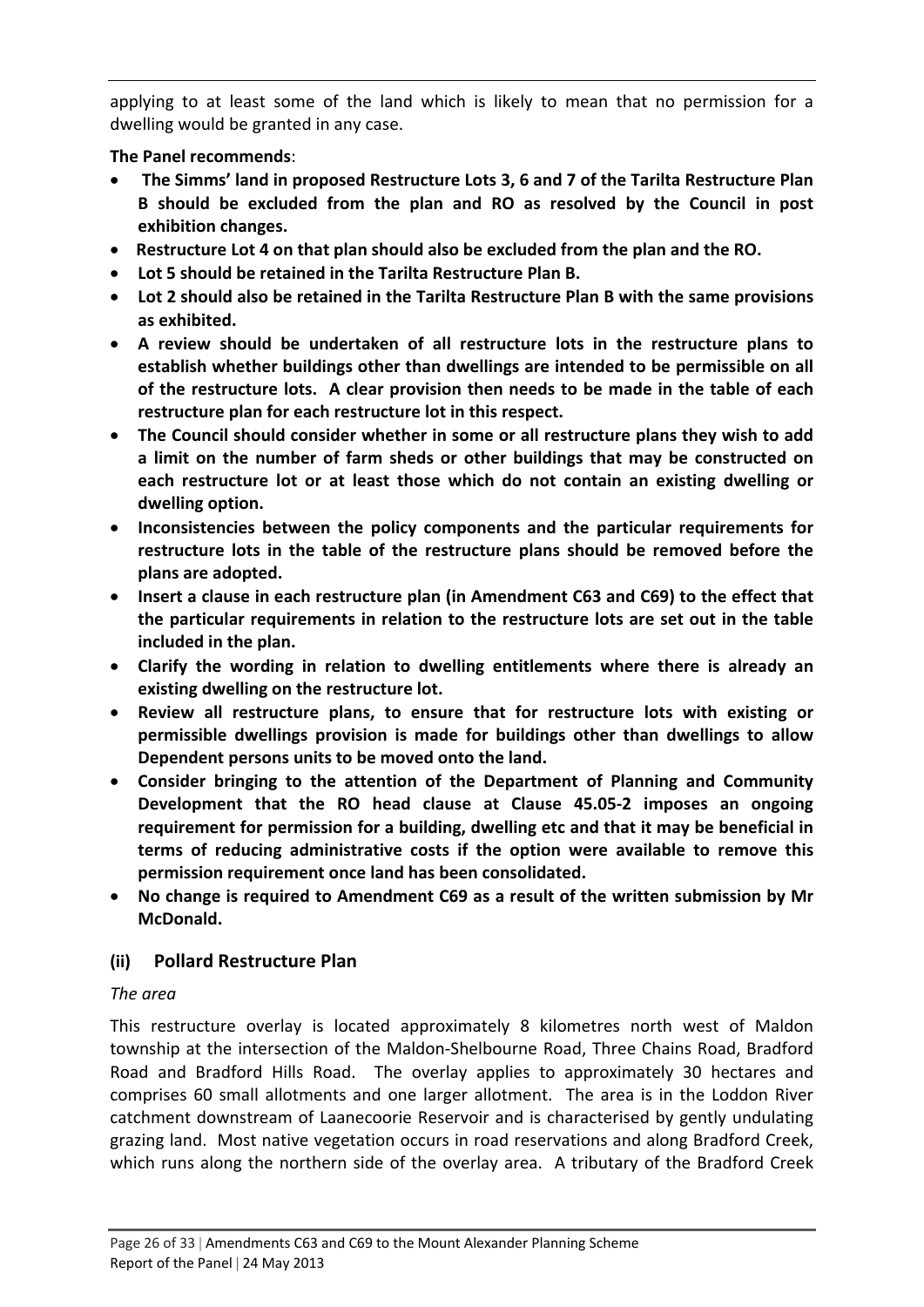runs through the overlay area in a north south direction. Although the Land Subject to Inundation Overlay is not applied to any of the affected land, it may be affected by flooding from Bradford Creek and its tributaries. The land capability assessment of these lots is medium to high risk.

The land to the north‐east of the Maldon‐Shelbourne Road comprises 16 long narrow rectangular‐shaped lots varying in size between 790 square metres and 2,200 square metres. These lots are privately owned by the one landholder, the submitter, with the landholding containing a homestead (the only dwelling in this RO) and associated shedding and other improvements. Five allotments along the south-west side of Three Chains Road are privately owned (by the same landowner). Much of the remaining land is Crown land under grazing licences.

The lots in the restructure area are included in the FZ, except for the land along Bradford Creek which is included in the PCRZ. The PCRZ land is also included in ESO5. The EMO also applies to all of the privately owned land.

#### *The restructure plan*

This restructure plan applies mainly to Crown land but there are four privately owned restructure lots defined. All are owned by the submitter. Lot 1 is a large parcel north of the intersection and the three other restructure lots (Lots 3, 5 and 7) are quite small and interspersed between Crown land restructure lots on the south side of Three Chains Road.

The key policy component of the restructure plan provides:

*It is policy that:*

- *No additional dwellings will be permitted in this Restructure Overlay area.*
- *The existing dwelling on the privately owned land in this area may not be replaced or extended until all land within the restructure lot has been consolidated into one title.*
- *A building other than a dwelling may only be approved if the lots comprising this Restructure Lot are consolidated as one title.*
- *The Crown lots in the part of the overlay area to the south‐west of Maldon‐Shelbourne Road are encouraged to be consolidated into two separate parcels.*

#### *Council agreed changes*

The Panel was not advised of any Council agreed changes.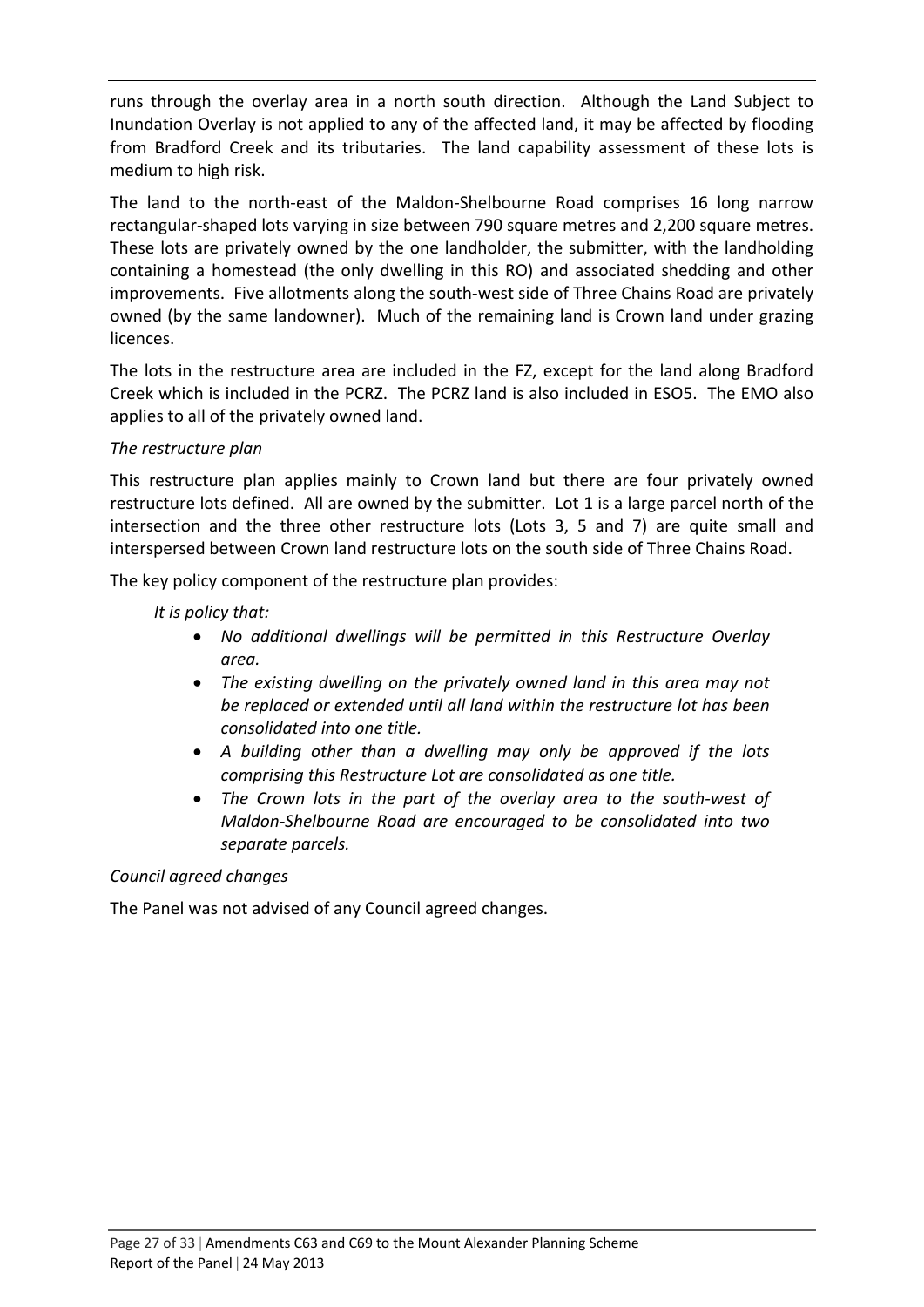

**Figure 5: Pollard Restructure Plan**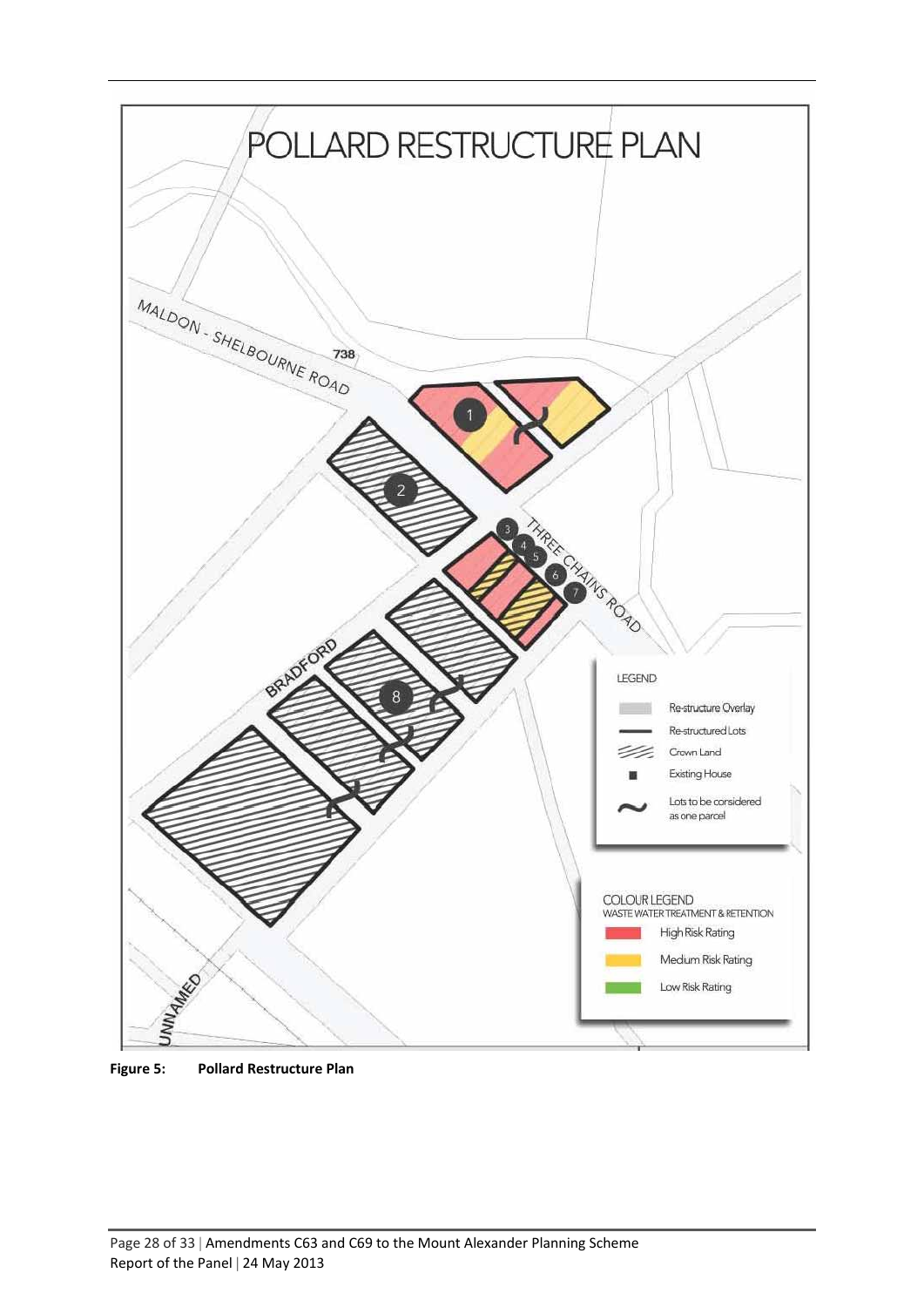#### *Submission by Mr Alec and Ms Betty Taylor*

A written submission was lodged for the Taylors by their solicitors, Robertson Hyetts of Castlemaine. The submission objected to Amendment C69 on the basis that existing Planning Scheme provisions already restrict the use and development of the land including the construction of further dwellings; the Taylors own all of the private land to be consolidated and the submission asserts that there are no environmental, economic or social benefits to be gained from implementing the restructure plan. It is said that the overlay would do nothing more than force consolidation of titles. It is also said that the Council should bear the surveying costs associated with consolidation. The submission also objects to costs associated with reversing consolidation in future. It describes the plan as 'an unwarranted encumbrance' and the Taylors as being unfairly targeted. It suggests that a more liberal regime related to dwellings, consistent with the Maldon North A Restructure Plan, should be applied.

The Council response was that the submission displays a misunderstanding of what is proposed by the Amendment. It is said that it fails to understand that the RO already applies to the land and that title consolidation only will be required if new development is proposed. The Council submitted that restructuring is required given the relative isolation of the land from services, its high risk capability rating, environmental sensitivities associated with the creek and potential flooding, and that most of the area is Crown land.

#### *Panel conclusions and recommendations*

The Panel has considered the submission and the Council's response. It is true that the submission does appear to misunderstand that the RO is already in place (see second paragraph of the section of their letter relating to 'Background' and that the restructure requirements only apply when development is proposed. The submission does, however, raise a number of relevant concerns.

The submission includes that the Taylors would not be able to obtain a permit for development (including works to their dwelling) until after consolidation occurs. It is correct that so far as Lot 1 is concerned that both the policy and the table of particular requirements indicate that any new building other than a dwelling requires lot consolidation. However, while the policy indicates that:

*The existing dwelling on the privately owned land in this area may not be replaced or extended until all land within the restructure lot has been consolidated into one title.*

the table of particular provisions is silent in relation to dwelling extensions and reconstruction of dwellings on Lot 1. The effect of these provisions is unclear, as is commented earlier in the discussion of the Simms submission. The policy and the table should be made consistent so far as Lot 1 is concerned.

So far as Lots 3 and 5 are concerned, the provisions of the overlay are clear: no dwelling is allowed and any building other than a dwelling requires consolidation of the lots. Given the small size of these lots and their high risk rating in terms of effluent disposal, precluding a dwelling is reasonable.

Lot 7 is more problematic in so far as it appears to be a single lot. On same basis as single lots were excluded from the Tarilta Plan it would seem appropriate to exclude this lot from the plan and RO.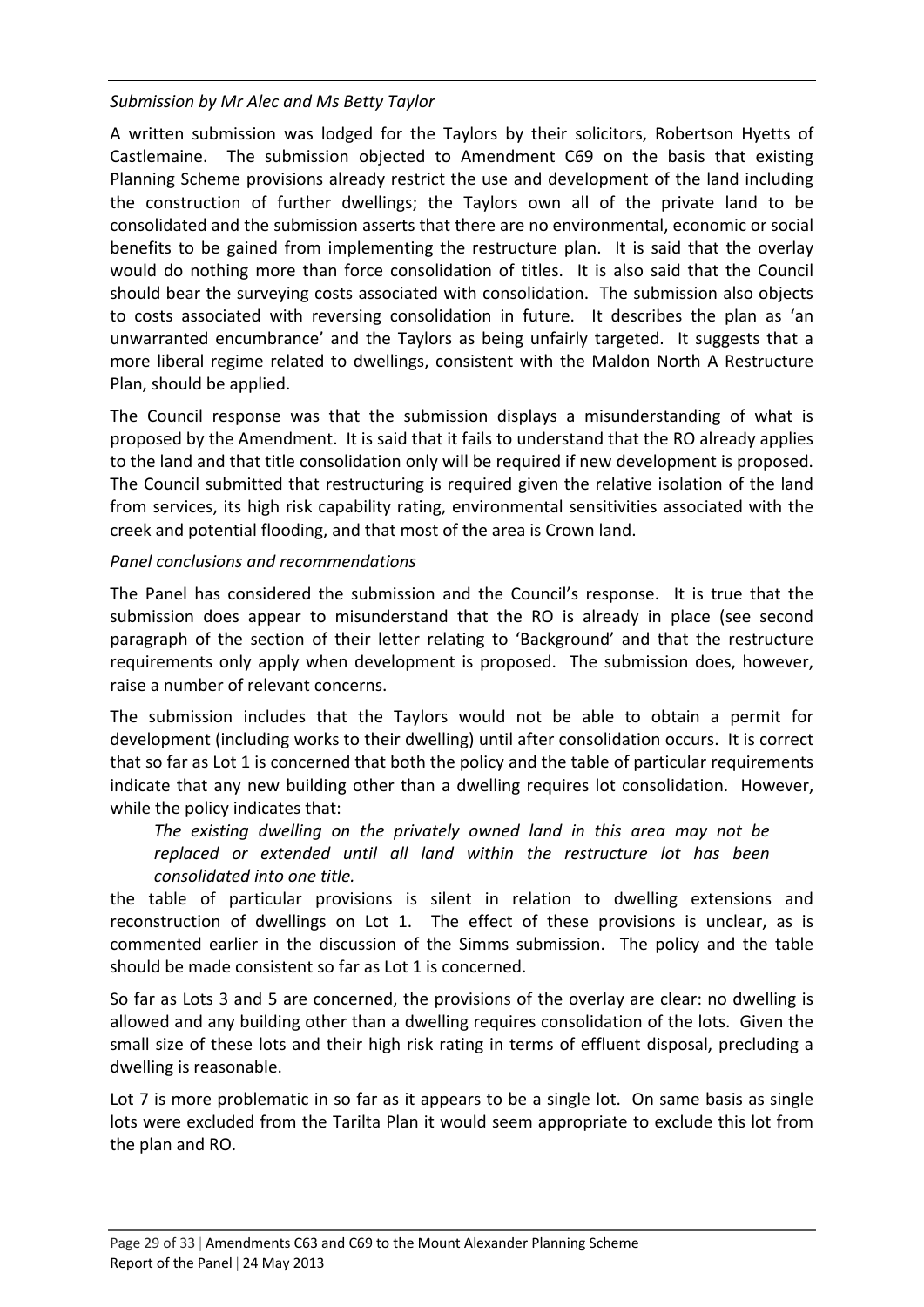It is self evident that the Taylors have not, as claimed, been targeted in terms of requirements to restructure land under Amendment C69; and, as has been discussed earlier, the Panel is satisfied that the restructure plans do achieve an appropriate strategic outcome. In the Panel's view the imposition on the Taylors of the cost of surveying is not an unreasonable accompaniment to the application costs associated with development proposals.

#### **The Panel recommends:**

- **The provisions relating to Restructure Lot 1 in the table to the Pollard Restructure Plan should be amended so as to be made consistent with the policy component of that plan.**
- **Restructure Lot 7 of the Pollard Restructure Plan should be omitted from the plan and the Restructure Overlay.**

#### **2.3 General conclusions and consolidated recommendations**

**For the reasons outlined in this report, the Panel recommends that Amendments C63 and C69 to the Mount Alexander Planning Scheme should be adopted as exhibited subject to the following recommendations:**

#### **C63 Specific recommendations**

- **1. Maldon North B Restructure Plan**
	- **(a) Add the following to Section 2.0 Subject Land:**

*A current operational licence with processing plant lies approximately 280 metres from land within the Maldon North B Restructure Overlay***.**

- **(b) The entry for Restructure Lot 1 in the 'Description' column of the table should include the land in:**
	- *CA 1 SEC B Parish of Maldon*
	- *CA 2 SEC B Parish of Maldon*
	- *CA 3 SEC B Parish of Maldon*
	- *CA 4 SEC B Parish of Maldon*
	- *CA 5 SEC B Parish of Maldon*
	- *CA 6 SEC B Parish of Maldon*
	- *CA 7 SEC B Parish of Maldon*
	- *CA 8 SEC B Parish of Maldon*
	- *CA 8F SEC B Parish of Maldon*

**and the description of the lots should be updated to refer to their identification on the new title plans for the land.**

**(c) The entry for Restructure Lot 1 in the 'What is allowed' column of the table should read:**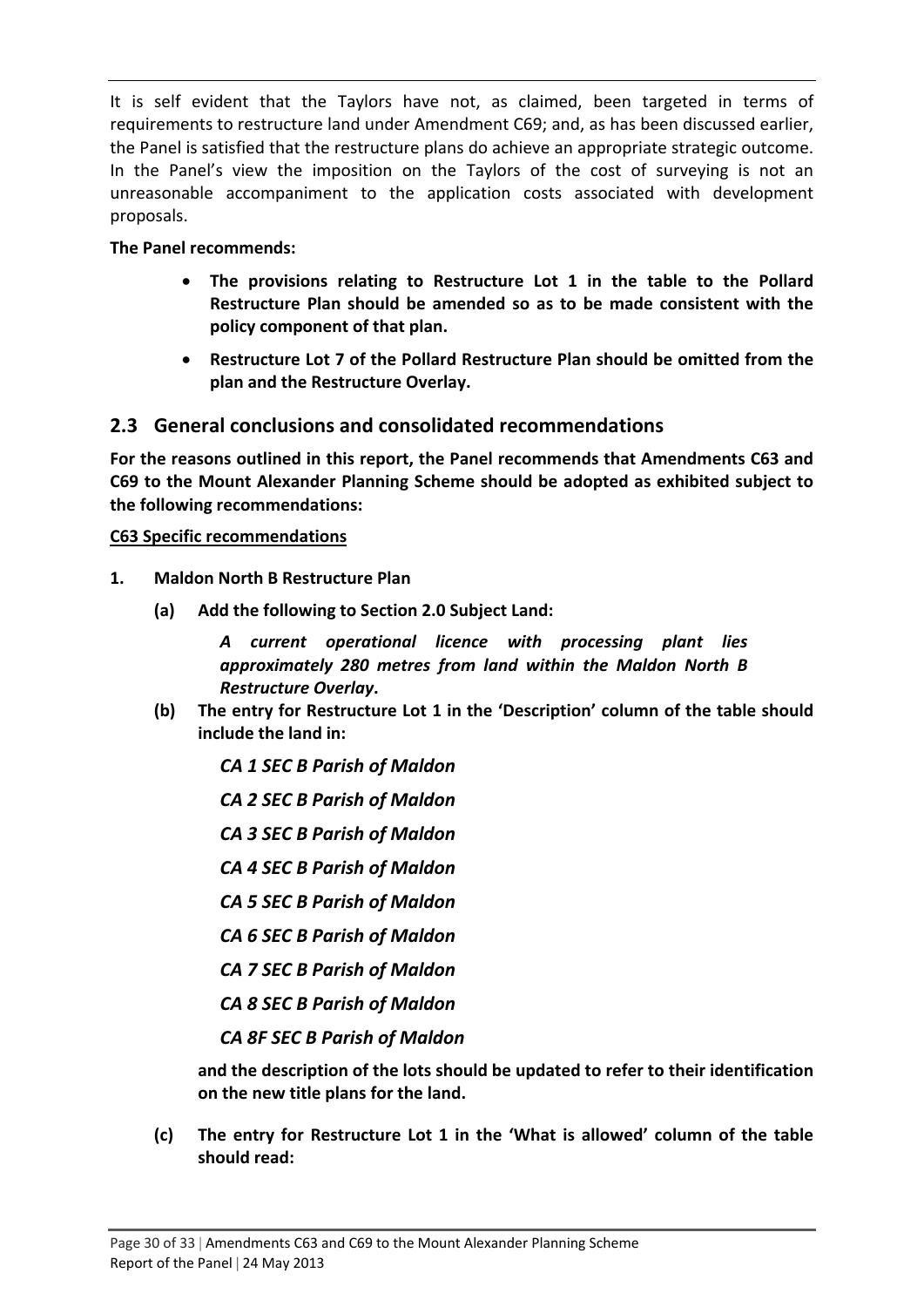*Farmland which is part of a landholding which includes land outside the Restructure Overlay area (the other lots being* **[correct description of remainder of Family Trust land required]).**

*One dwelling on the consolidated parcel.*

*The building envelope for a future dwelling is to be located on that part of the consolidated lot which is rated 'Medium Risk' in the Rural Land Capability Study (Golder and Associates, 2011).*

- **(d) For Restructure Lot 2, remove reference to Lot 1 TP396323 Parish of Maldon.**
- **2. Muckleford South Restructure Plan**
	- **(a) The land description for Restructure Lot 3 in the table should be corrected by adding 'CA 1 Section 4 Parish of Muckleford' and deleting 'CA6 Sec 4 Parish of Muckleford'; and should be updated to refer to lot numbers on new title plans.**
	- **(b) No change should be made to the plan in response to the submission by the Lewis'.**

#### **C69 Specific recommendations**

- **3. Tarilta Restructure Plan B**
	- **(a) Restructure Lot 2 should also be retained in the plan with the same provisions as exhibited.**
	- **(b) Proposed Restructure Lots 3, 6 and 7 should be excluded from the plan and Restructure Overlay as resolved by the Council in post exhibition changes.**
	- **(c) Restructure Lot 4 should also be excluded from the plan and the Restructure Overlay.**
	- **(d) Restructure Lot 5 should be retained in the plan and overlay.**
	- **(e) No change is required to the plan as a result of the written submission by Mr McDonald.**
- **4. Pollard Restructure Plan**
	- **(a) The provisions relating to Restructure Lot 1 in the table should be amended so as to be made consistent with the policy component of that plan.**
	- **(b) Restructure Lot 7 should be omitted from the plan and the Restructure Overlay.**

#### **General recommendations for both Amendments**

- **5. All restructure plans:**
	- **(a) A review should be undertaken of all restructure lots in the restructure plans to establish whether buildings other than dwellings are intended to be permissible on all of the restructure lots. A clear provision then needs to be made in the table of each restructure plan for each restructure lot in this respect.**
	- **(b) The Council should consider whether in some or all restructure plans they wish to add a limit on the number of farm sheds or other buildings that may be constructed on each restructure lot or at least those which do not contain an existing dwelling or dwelling option.**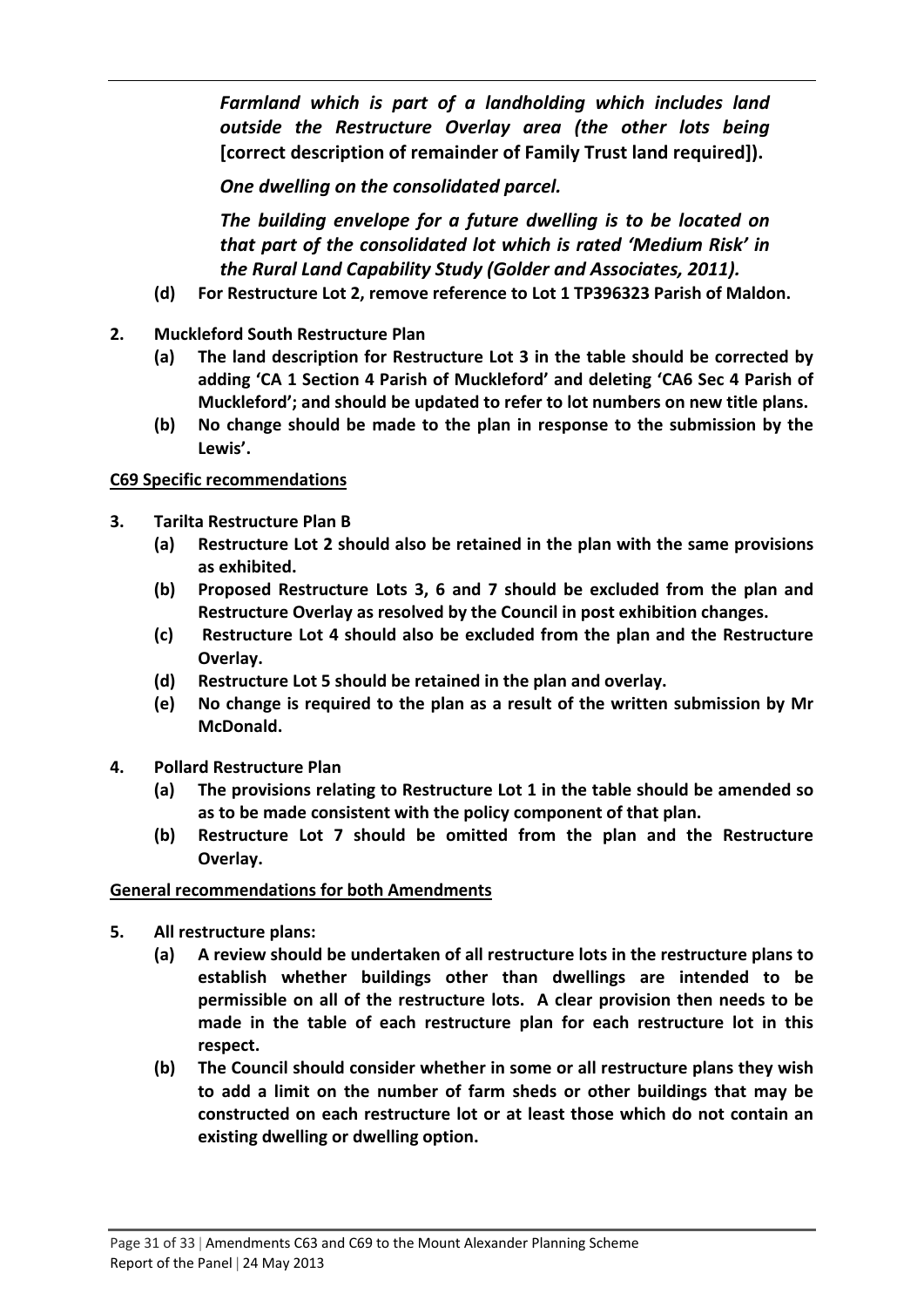- **(c) Inconsistencies between the policy components and the particular requirements for restructure lots in the table of the restructure plans should be removed before the plans are adopted.**
- **(d) Insert a clause in each restructure plan to the effect that the particular requirements in relation to the restructure lots are set out in the table included in the plan.**
- **(e) Clarify the wording in relation to dwelling entitlements where there is already an existing dwelling on the restructure lot.**
- **(f) Review all restructure plans, to ensure that for restructure lots with existing or permissible dwellings provision is made for buildings other than dwellings to allow Dependent persons units to be moved onto the land.**
- **(g) Consider bringing to the attention of the Department of Planning and Community Development that the RO head clause at Clause 45.05‐2 imposes an ongoing requirement for permission for a building, dwelling etc and that it may be beneficial in terms of reducing administrative costs if the option were available to remove this permission requirement once land has been consolidated.**